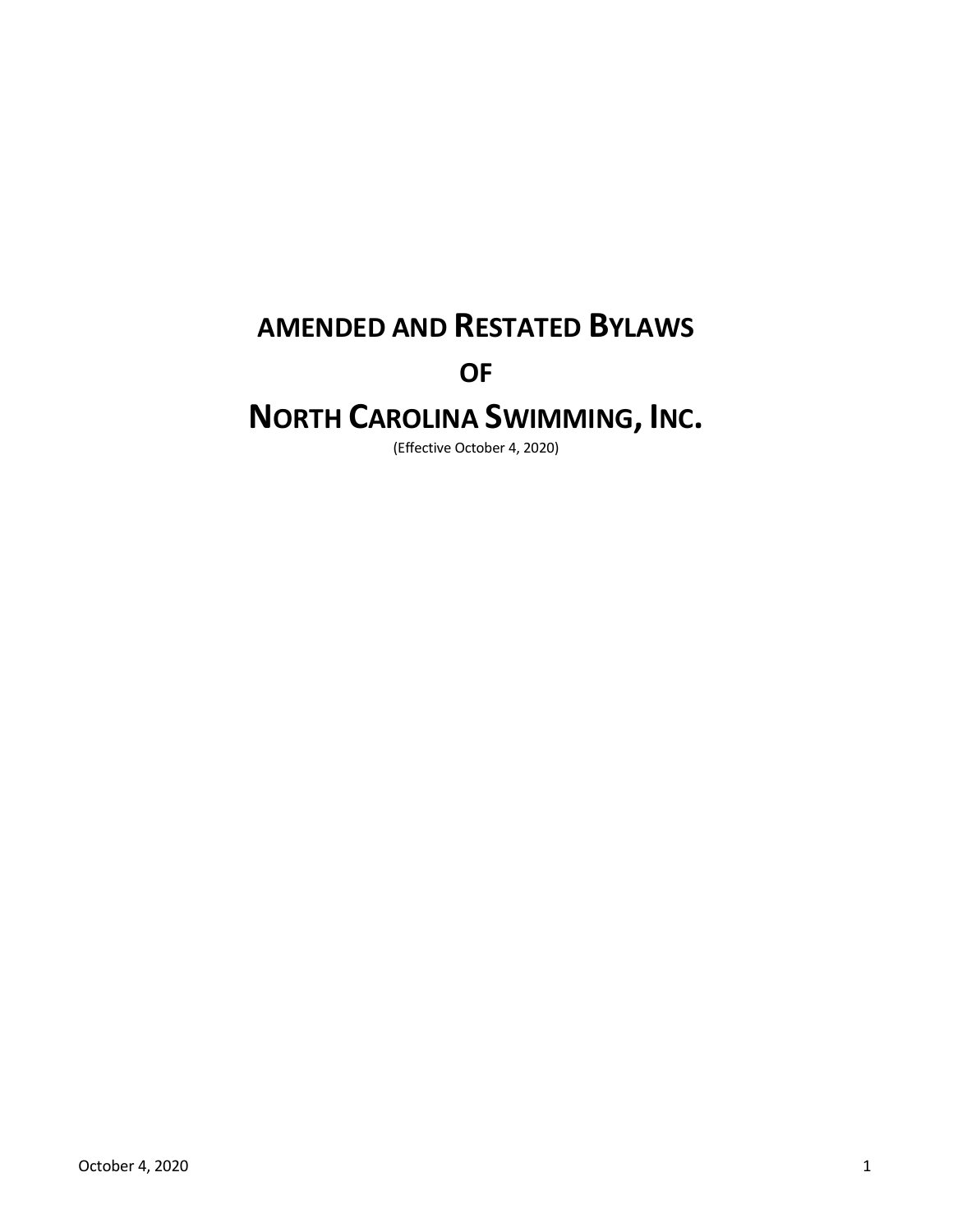## **Table of Contents**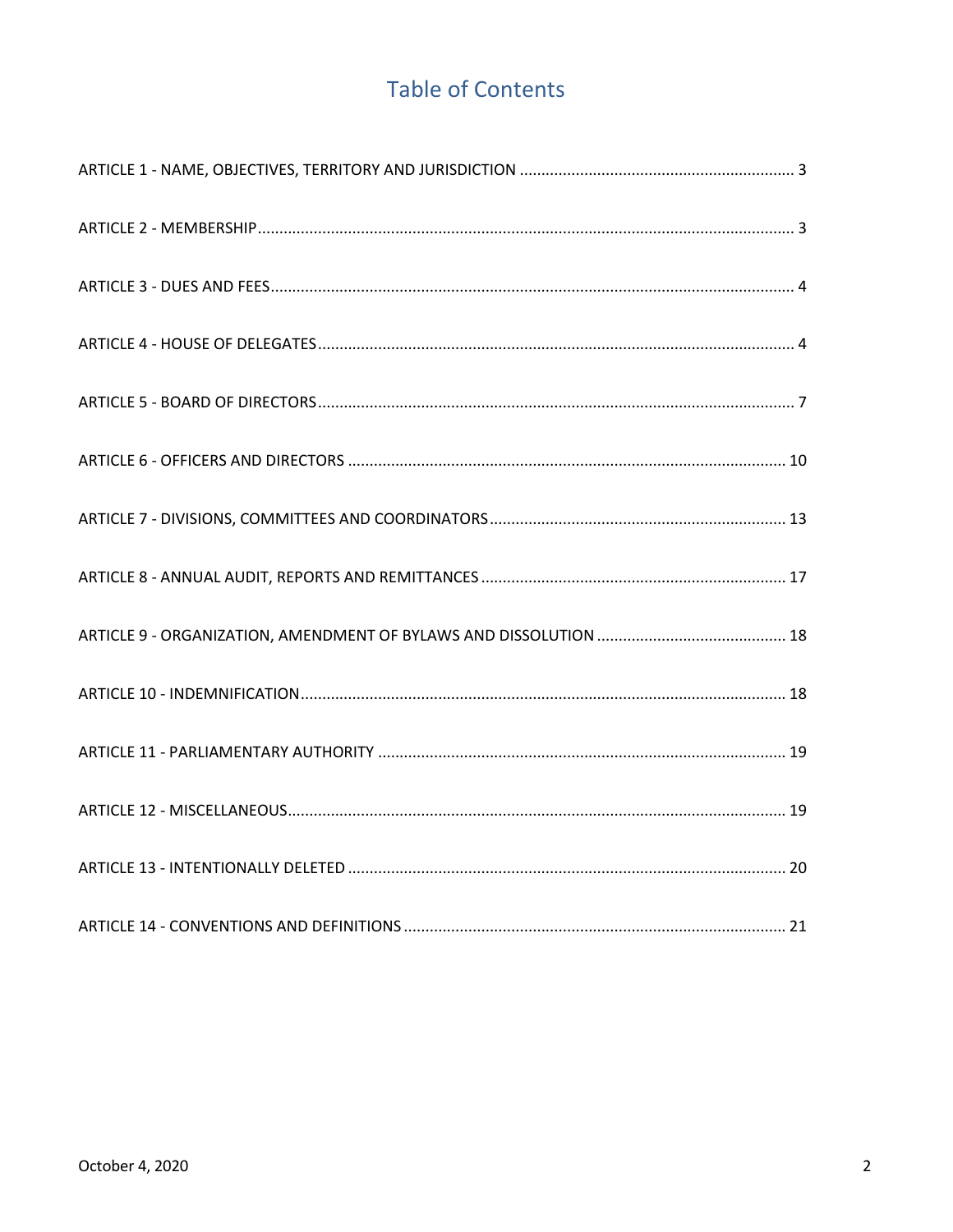#### <span id="page-2-0"></span>ARTICLE 1 - NAME, OBJECTIVES, TERRITORY AND JURISDICTION

- 1.1 NAME The name of the corporation shall be North Carolina Swimming, Inc. (NCS).
- 1.2 OBJECTIVES The objectives and primary purpose of NCS shall be the education, instruction and training of individuals to develop and improve their capabilities in the sport of swimming. NCS shall promote swimming for the benefit of swimmers of all ages and abilities, in accordance with the standards, rules, regulations, policies and procedures of FINA, USA Swimming, and NCS and its Articles of Incorporation.
- 1.3 GEOGRAPHIC TERRITORY The geographic territory of NCS is as set forth in Article 603 of the USA Swimming Rules and Regulations.
- 1.4 JURISDICTION NCS shall have jurisdiction over the sport of swimming as delegated to it as a Local Swimming Committee by USA Swimming to conduct swimming programs consistent with NCS's objectives and those of USA Swimming and to sanction, approve, observe and oversee competitive swimming events within the Territory and to conduct competitive swimming events within the Territory, its Region and its Zone (as those terms are defined in Part Six of the USA Swimming Rules and Regulations). NCS shall discharge faithfully its duties and obligations as a Local Swimming Committee of USA Swimming in accordance with these Bylaws, the USA Swimming Rules and Regulations and all applicable policies and procedures.
- 1.5 COMPLIANCE WITH USA SWIMMING AGREEMENTS NCS shall comply with all agreements between NCS and USA Swimming.

#### <span id="page-2-1"></span>ARTICLE 2 - MEMBERSHIP

- 2.1 MEMBERS The membership of NCS shall consist of the clubs, organizations and individuals who have registered with NCS as set forth in the USA Swimming Corporate Bylaws, including seasonal athlete membership, flex membership, and single event open water athlete membership.
	- .1 MEMBERS A Member's status is subject to the Member's continued satisfaction of the criteria for membership and compliance with the Member's responsibilities under these Bylaws, the USA Swimming Corporate Bylaws, the rules, regulations, policies, procedures and code of conduct of NCS and USA Swimming.
	- .2 MEMBERSHIP A PRIVILEGE NOT A RIGHT Membership in NCS and USA Swimming is a privilege and shall not be interpreted as a right. Membership may be terminated by the National Board of Review, or the U.S. Center for SafeSport in accordance with Part Four of the USA Swimming Rules and Regulations.

#### 2.2 MEMBERS' RESPONSIBILITIES

- .1 COMPLIANCE Each Group and Individual Member shall abide by the codes of conduct and ethics, policies, procedures, rules and regulations adopted by USA Swimming and NCS, including its obligations and responsibilities set forth in these Bylaws.
- .2 RESPONSIBILITY FOR INFRACTIONS A Group Member or Individual Member, as defined in USA Swimming Corporate Bylaws, may be held responsible for infractions of the policies, procedures, rules, regulations or codes of conduct or ethics adopted by USA Swimming or NCS, including its responsibilities as set forth in these Bylaws.
- .3 LEAGUES Leagues shall submit the names of their member clubs to the registrar when renewing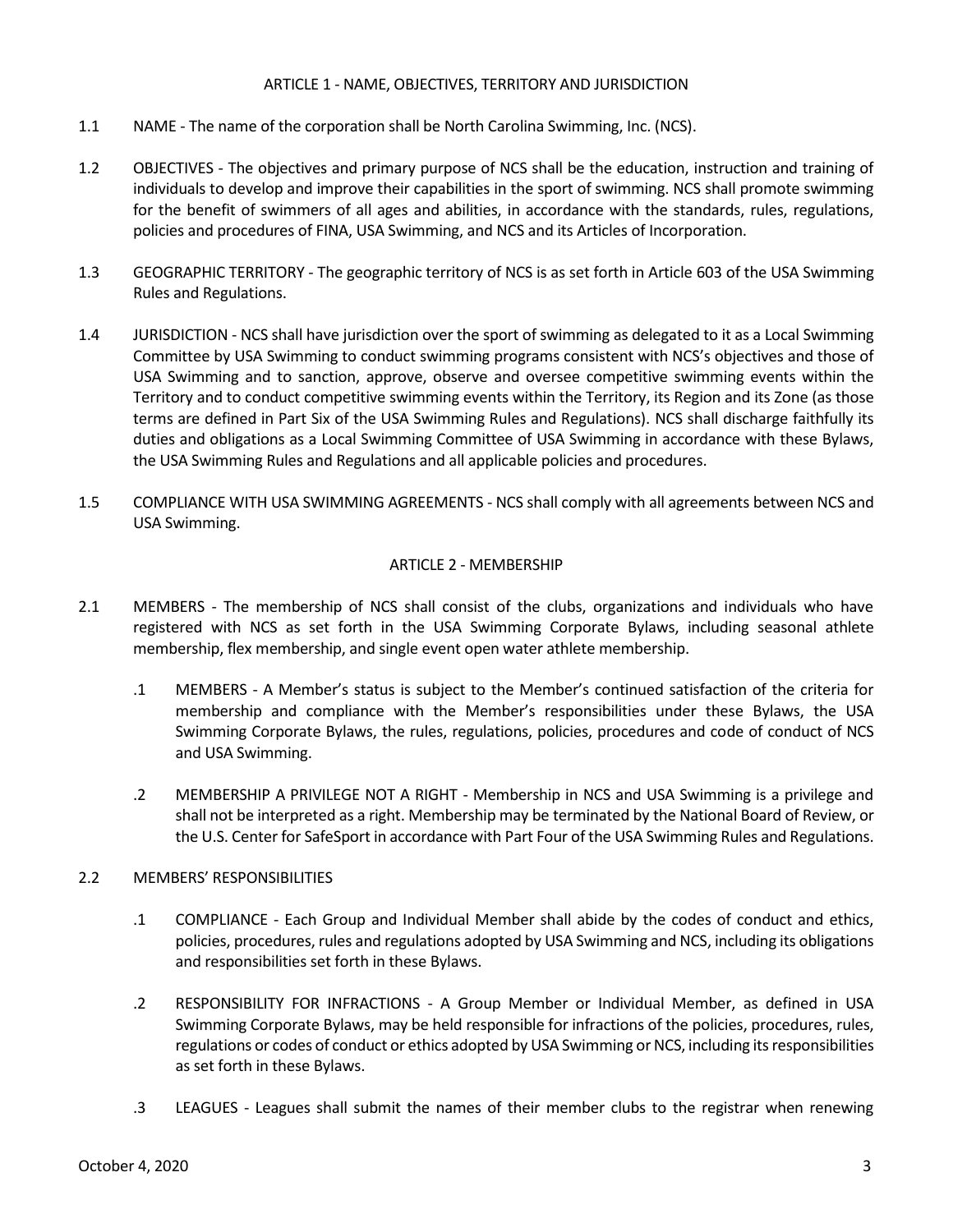registration. The registrar shall be notified of any changes in league membership during the year in writing. The list maintained by the registrar shall be the official membership list for the league.

#### <span id="page-3-0"></span>ARTICLE 3 - DUES AND FEES

3.1 MEMBERSHIP FEES - Membership fees shall be as established in the USA Swimming Corporate Bylaws. Local fees, as permitted, shall be as established by the NCS House of Delegates.

#### 3.2 SANCTION, APPROVAL AND OTHER FEES

- .1 SANCTION AND APPROVAL FEES The NCS House of Delegates shall establish reasonable fees, procedures, and documentation required of an applicant for a sanction or approval for, or observation of, a swimming competition to be conducted within the Territory.
- .2 SERVICE CHARGES In addition to, or in place of, a sanction or approval fee, the NCS House of Delegates may establish a reasonable service charge consistent with the nature of the event.
- .3 PAYMENT Each applicant for a sanction, approval or observation shall submit with its application the fees and any service charges specified by NCS. If any of the sanction or approval fees or service charges are due at a time following the submission for sanction or approval, the applicant shall promptly pay those fees or service charges to NCS when due in accordance with NCS's fee schedule.
- .4 FINES The NCS House of Delegates may establish fines for noncompliance with policies adopted by the NCS House of Delegates and/or the Board of Directors.
- 3.3 FAILURE TO PAY Membership rights may be suspended in accordance with the USA Swimming Corporate Bylaws (Delinquent Dues and Fees).

#### <span id="page-3-1"></span>ARTICLE 4 - HOUSE OF DELEGATES

- 4.1 MEMBERS The House of Delegates of NCS shall consist of the Group Member Representatives, the Board of Director Members, certain chairs and coordinators, the Non-Athlete At-Large House Members, and appointed Athlete At-Large House Members.
	- .1 GROUP MEMBER REPRESENTATIVES Each Group Member in good standing shall appoint from its membership having thirty (30) or more registered athletes shall be entitled to three (3) non-athlete votes and one athlete vote. Each Group Member having one (1) to twenty-nine (29) registered athletes shall have two (2) non-athlete votes and one athlete vote. Group Members with no registered athletes shall have one (1) vote. The appointment shall be in writing, addressed to the Secretary of NCS and duly certified by the chief executive officer or secretary of the appointing Group Member. The appointing Group Member may withdraw one or more of its Group Member Representatives and substitute a new Group Member Representatives by written notice, addressed to the Secretary of NCS and signed by the chief executive officer or secretary of the appointing Group Member. The representatives of any Group Member are not required to be Individual Members of NCS or USA Swimming.
	- .2 BOARD OF DIRECTORS Board of Director Members as designated in Section 5.
	- .3 NON-ATHLETE AT-LARGE HOUSE MEMBERS Up to five (5) non-athlete members of the House of Delegates may be appointed as At-Large House Members by the General Chair with the advice and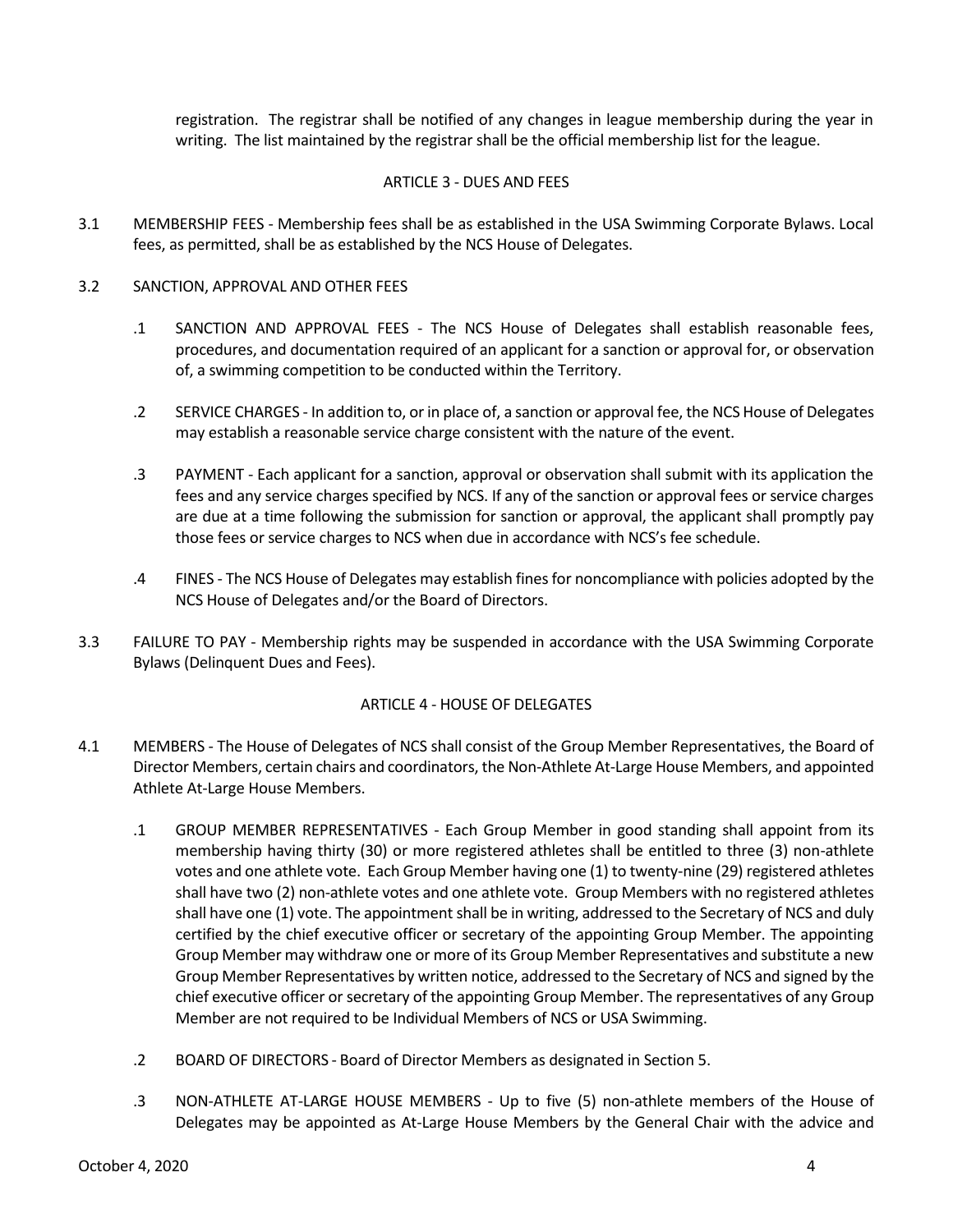consent of the Board of Directors. At-Large House Members shall hold office from the date of appointment through the conclusion of the annual meeting of the House of Delegates following such appointment or until their successors are appointed to the House of Delegates.

- .4 ATHLETE AT-LARGE HOUSE MEMBERS A sufficient number of athletes to ensure that Athlete Members constitute at least 20% of the voting membership of the House of Delegates shall be appointed by the General Chair with advice and consent of the Board of Directors and shall hold office from the date of appointment through the conclusion of the annual meeting of the House of Delegates following such appointment or until their successors are appointed to the House of Delegates.
- .5 OTHER The Legislative Chair, Scheduling Coordinator, Membership Coordinator, Senior Coordinator, and Immediate Past General Chair shall be members of the House of Delegates.
- 4.2 ELIGIBILITY Only Individual Members in good standing shall be eligible to be elected or appointed as at-large members of the House of Delegates.
- 4.3 DOUBLE VOTE PROHIBITED An Individual Member entitled to vote in House of Delegates meetings may only have one vote regardless of the number of positions held by such member.
- 4.4 VOICE AND VOTING RIGHTS OF MEMBERS The voice and voting rights of members of the House of Delegates and of individuals shall be as follows:
	- .1 GROUP MEMBER REPRESENTATIVES, BOARD MEMBERS, AT-LARGE HOUSE MEMBERS AND OTHER MEMBERS - Each of the Group Member Representatives, the Board Members, the At-Large House Members, , Legislative Chair, Scheduling Coordinator, Membership Coordinator, Senior Coordinator, and Immediate Past General Chair shall have both voice and vote in meetings of the House of Delegates.
	- .2 INDIVIDUALS Individuals who are not members of the House of Delegates may attend open meetings of the House of Delegates and its committees and be heard at the discretion of the presiding officer.
- 4.5 DUTIES AND POWERS The House of Delegates shall oversee the establishment of policies, procedures and programs. In addition to the duties and powers prescribed in the USA Swimming Rules and Regulations, USA Swimming Corporate Bylaws, or elsewhere in these Bylaws, the House of Delegates shall:
	- .1 Elect the officers, Athlete Representatives, Coach Representative(s), At-Large Board Members and the committee chairs and coordinators listed in Articles 6 and 7;
	- .2 Review, modify and adopt the annual budget of NCS recommended by the Board of Directors;
	- .3 Call regular and special meetings of the House of Delegates;
	- .4 Ratify or prospectively modify or rescind policy and program established by the Board of Directors, except any action or authorization by the Board of Directors with respect to contracts or upon which any person may have relied shall not be modified or rescinded;
	- .5 Establish joint administrative committees, or undertake joint activities with other sports organizations where deemed helpful or necessary by NCS;
	- .6 Amend the Bylaws of NCS in accordance with Section 9.3; and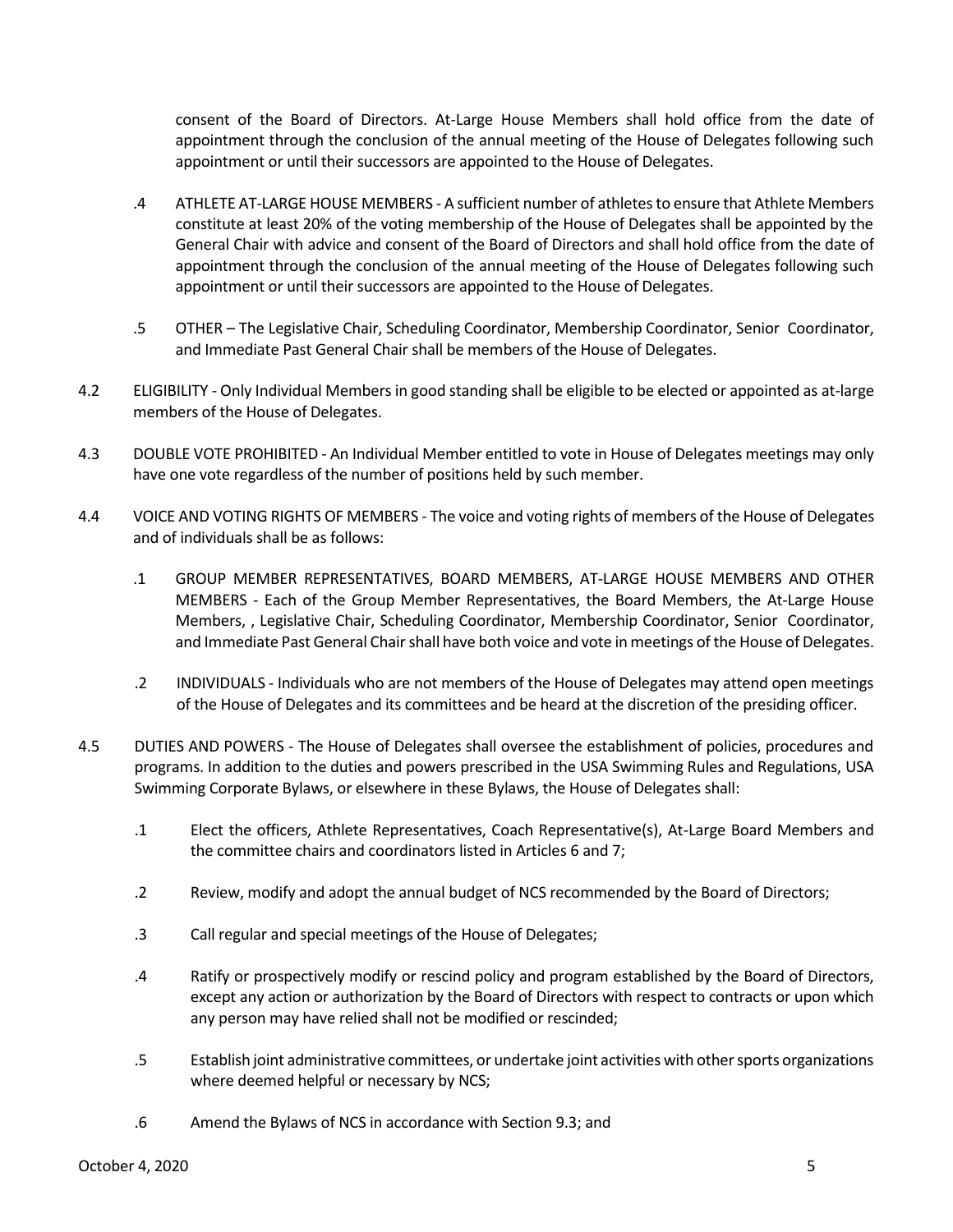- .7 Remove from office any persons elected by the House of Delegates (Board Members, or committee chairs or coordinators) who have failed to attend to their official duties or member responsibilities or have done so improperly, or who would be subject to penalty by the National Board of Review for any of the reasons set forth in Article 404 of USA Swimming Rules and Regulations. However, no such individual may be removed without receiving thirty (30) days' written notice by the Secretary or other officer designated by the House of Delegates specifying the alleged deficiency in the performance of the member's responsibilities or specific official duties or other reason and an opportunity to respond in writing within twenty (20) days to such allegations.
- 4.6 ANNUAL AND REGULAR MEETINGS The annual meeting of the House of Delegates of NCS shall be held in the fall. Regular meetings of the House of Delegates will also be held each spring.
- 4.7 SPECIAL MEETINGS Special meetings of the House of Delegates may be called by the Board of Directors or the General Chair. Should the Board of Directors or the General Chair fail to call the annual or scheduled regular meetings or should a special meeting be appropriate or helpful, a meeting of the House of Delegates may be called by a petition signed by at least five (5) group members of the House of Delegates.
- 4.8 MEETING LOCATION AND TIME All meetings of the House of Delegates shall take place at a site within the Territory. The House of Delegates or the Board of Directors shall determine the location and time of all meetings of the House of Delegates. If federal, state, or local law, policy, or regulation prohibits physical gathering sufficient to conduct a House of Delegates meeting within the Territory, a House of Delegates meeting may be conducted through conference equipment by means of which all persons participating in the meeting can hear each other at the same time. In that circumstance, participation by such means shall constitute presence at that meeting.
- 4.9 OPEN MEETINGS/CLOSED SESSIONS -House of Delegates meetings shall be open to all members of NCS. Issues pertaining to personnel, disciplinary action, legal, tax or similar affairs of NCS shall be deliberated and decided in a closed session which only House of Delegates members may attend. By a majority vote, the House of Delegates may decide to go into closed session on any matter deserving of confidential treatment or of personal concern to any member of the House of Delegates.
- 4.10 QUORUM A quorum of the House of Delegates shall consist of those members present and voting.
- 4.11 VOTING Except as otherwise provided in these Bylaws or the Parliamentary Authority, all motions, orders and other propositions coming before the House of Delegates shall be determined by a majority vote.
- 4.12 PROXY VOTE Voting by proxy in any meeting of the House of Delegates shall not be permitted.
- 4.13 NOTICES
	- .1 TIME Not less than twenty (20) days written notice shall be given to each member of the House of Delegates for any annual, regular or special meeting of the House of Delegates. See Section 14.1.3 for the various permitted means of notice.
	- .2 INFORMATION The notice of a meeting shall contain the time, date and site. For special meetings of the House of Delegates, the expected purpose (which may be general) of the meeting shall be stated. If an expected purpose is the amendment of the Bylaws, a copy of the proposed amendment shall be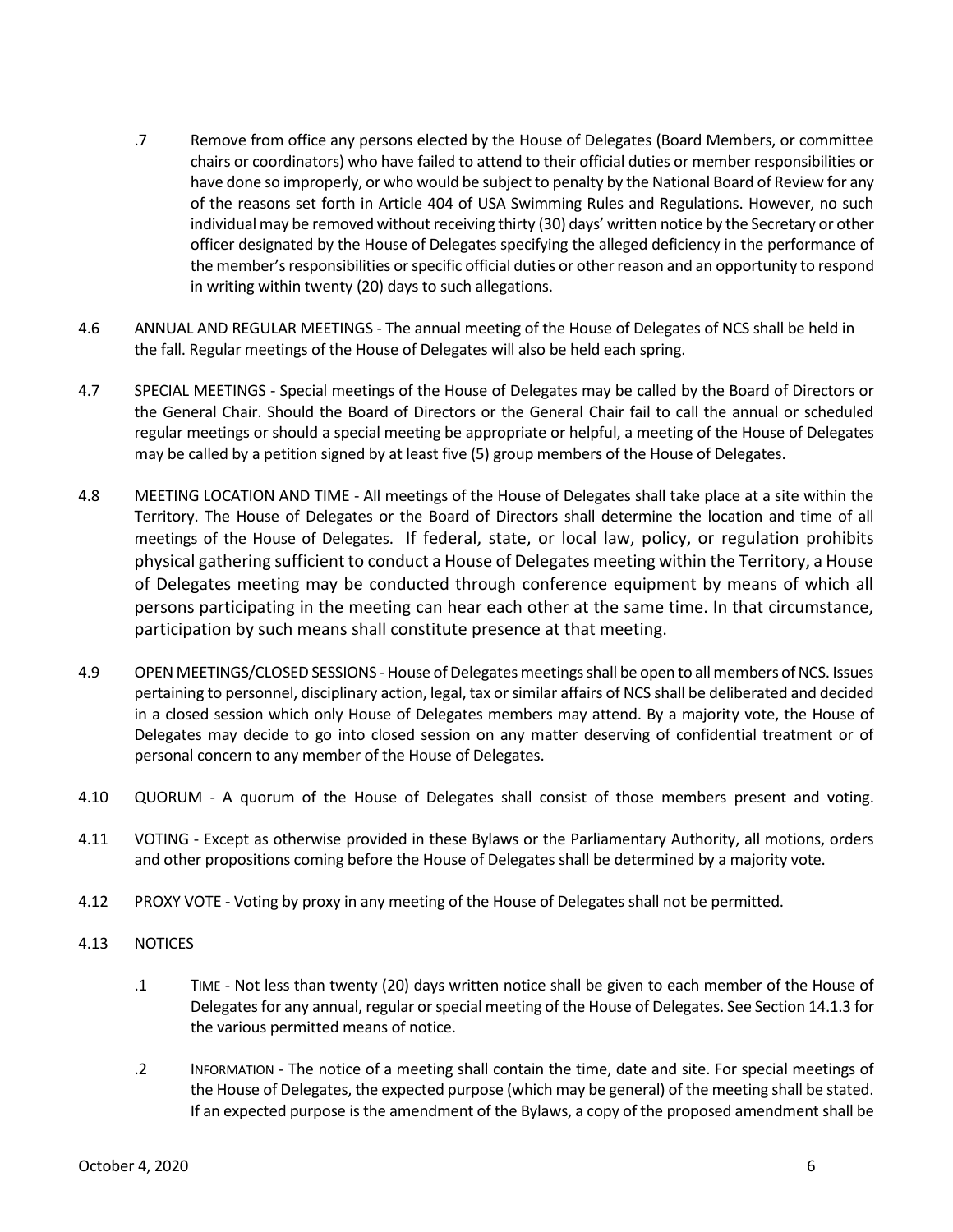included in the notice. Failure to have included in the notice any germane amendments subsequently adopted by the House of Delegates at the noticed meeting shall not be the basis for any claim that the amendments as so adopted are invalid.

#### <span id="page-6-0"></span>ARTICLE 5 - BOARD OF DIRECTORS

- 5.1 MEMBERS The Board of Directors shall consist of the following officers, committee chairs, coordinators and representatives of NCS, together with those additional members designated in Sections 5.2 and 5.3:
	- .1 General Chair
	- .2 Administrative Vice-Chair
	- .3 Finance Vice-Chair
	- .4 Coach Representative
	- .5 Athlete Representatives (2)
	- .6 Secretary
	- .7 Treasurer
	- .8 Programs Vice-Chair
	- .9 Operations Vice-Chair
	- .10 Safe Sport/Operational Risk Coordinator
	- .11 At-Large Athlete Board Members [as needed]
	- .12 Officials Chair
	- .13 Age Group Coordinator
	- .14 Diversity, Equity &Inclusion (DE&I) Coordinator
- 5.2 AT-LARGE ATHLETE BOARD MEMBERS A sufficient number of athlete members shall be elected as At-Large Board Members such that athletes constitute at least twenty percent (20%) of the voting membership of the Board of Directors at any given time (taking into account the Athlete Representatives). The Athlete At-Large Board Members shall meet the same requirements as the Athlete Representatives set forth in Section 6.2.1. All At-Large Board Members shall hold office from the date of their election through the conclusion of the second annual meeting of the House of Delegates following such election, or until their successors are elected.
- 5.3 EX-OFFICIO MEMBERS The following persons shall be ex-officio members of the Board of Directors:
	- .1 Legislative Chair
	- .2 Governance Chair
	- .3 Immediate Past General Chair
	- .4 National Coordinator

#### 5.4 LIMITATIONS -

- .1 No more than 2 Members of any Group Member shall serve as voting members on the Board of Directors at any time. This limitation shall be applied separately as to Athlete Members and Non-Athlete Members.
- .2 No employee of NCS may serve as a voting member of the Board of Directors.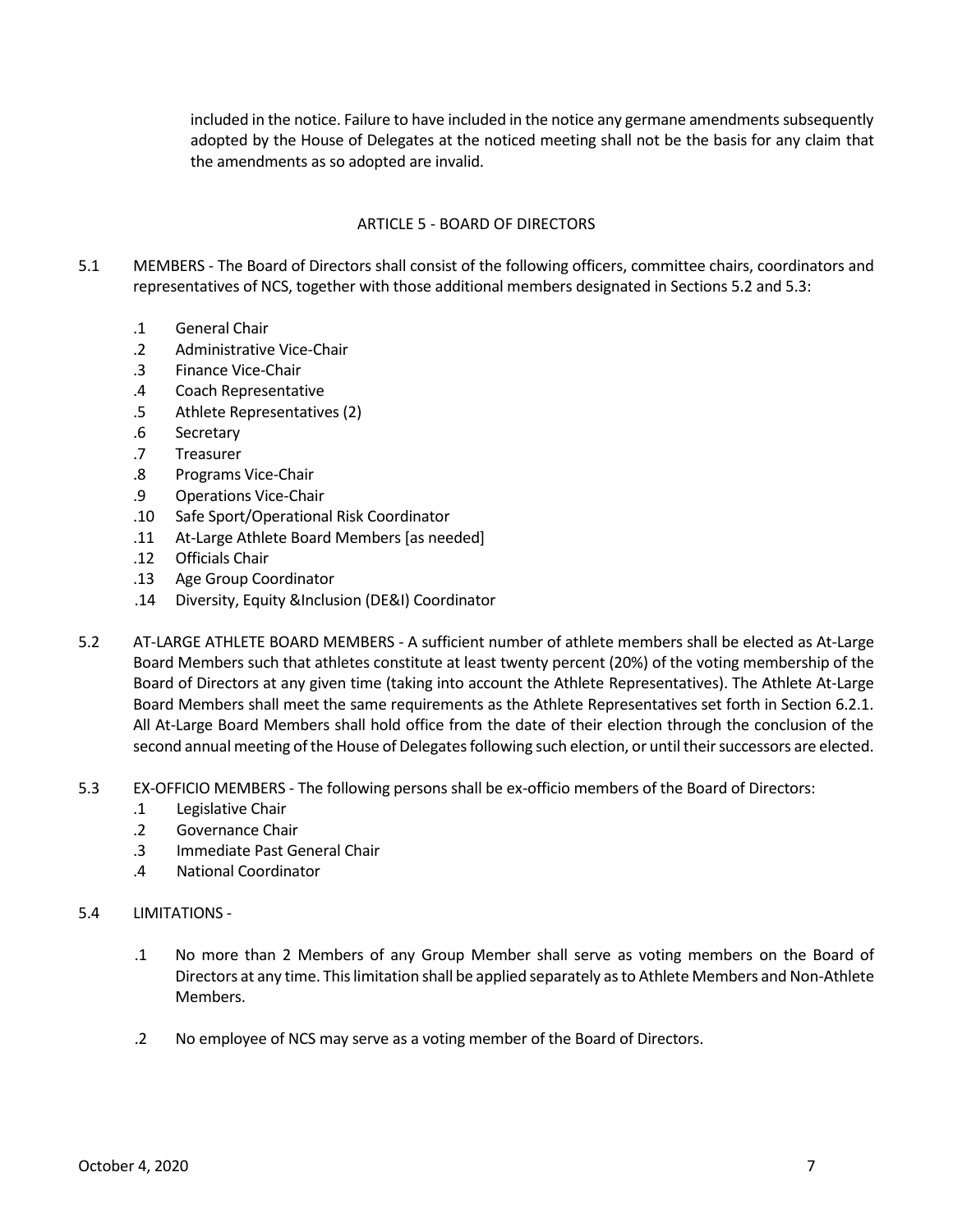- 5.5 VOICE AND VOTING RIGHTS OF BOARD MEMBERS The voice and voting rights of Board Members and individuals shall be as follows:
	- .1 BOARD MEMBERS Each Board Member (other than the ex-officio members) shall have both voice and vote in meetings of the Board of Directors and its committees.
	- .2 EX-OFFICIO BOARD MEMBERS Unless entitled to vote under another provision of these Bylaws, the exofficio members shall have voice but no vote in meetings of the Board of Directors and its committees.
	- .3 GENERAL Anyone may attend open meetings of the Board of Directors and its committees and be heard at the discretion of the presiding officer.
- 5.6 DUTIES AND POWERS The Board of Directors shall act for NCS and the House of Delegates during the intervals between meetings of the House of Delegates, except that it shall not remove a Board Member or other person not appointed by the Board of Directors or amend these Bylaws. Any actions taken are subject to the exercise by the House of Delegates of its powers of ratification or prospective modification or rescission. In addition to the powers and duties prescribed in the USA Swimming Rules and Regulations or elsewhere in these Bylaws, the Board of Directors shall have the power and it shall be its duty to:
	- .1 Establish and direct policies, procedures and programs for NCS;
	- .2 Oversee the conduct by the officers and staff of NCS of the day-to-day management of the affairs of NCS;
	- .3 Elect Athlete At-Large Board Members if they are not elected in a timely fashion;
	- .4 Provide advice and consent to appointments proposed by the General Chair as required under these Bylaws or the In the NCS Rules and NCS Policy Manual;
	- .5 Cause the preparation and presentation to the House of Delegates of the annual budget of NCS and make a recommendation to the House of Delegates concerning the approval or disapproval thereof;
	- .6 Approve the annual review/audit;
	- .7 Call regular or special meetings of the Board of Directors or the House of Delegates;
	- .8 Retain such independent contractors and employ such persons as the Board shall determine are necessary or appropriate to conduct the affairs of NCS;
	- .9 Appoint other officers, agents, or committees or coordinators, to hold office for the terms specified. These appointees shall have the authority and perform the duties as provided in these Bylaws, the NCS Rules, NCS Policy Manual or as may be provided in the resolutions appointing them, including any powers of the Board of Directors as may be specified, except as may be inconsistent with any other provision of these Bylaws. To the extent not provided elsewhere in these Bylaws, the Board of Directors may delegate to any officer, agent, or committee or coordinator the power to appoint any such subordinate officers, agents, or committees or coordinators and to prescribe their respective terms of office, authorities and duties; and
	- .10 Remove from office any Board Members, committee chairs, or committee members or coordinators of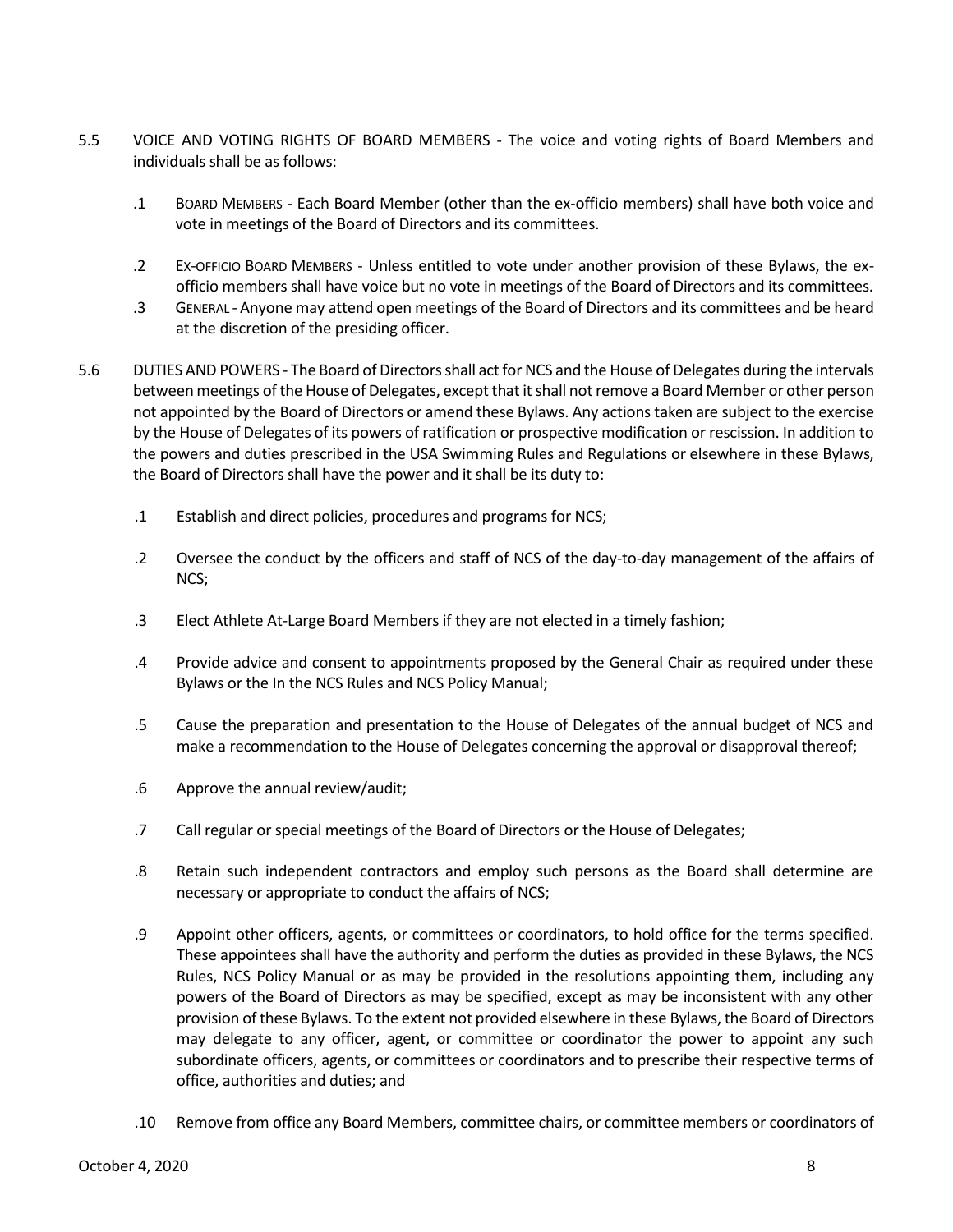NCS who were appointed/elected by the Board and who have failed to attend to their official duties or member responsibilities or have done so improperly, or who would be subject to penalty by the National Board of Review for any of the reasons set forth in Part Four of the USA Swimming Rules and Regulations. However, no At-Large Board Member, or committee chair or coordinator may be removed without receiving the thirty (30) days' written notice specifying the alleged deficiency in the performance of the member's responsibilities or specific official duties or other reasons and an opportunity to respond in writing within twenty (20) days to such allegations.

- 5.7 MEETINGS Board of Directors meetings shall be open. Matters relating to personnel, disciplinary action, legal, taxation or similar affairs shall be deliberated and decided in a closed session which only Board Members are entitled to attend. By a majority vote on a motion of a question of privilege, the Board of Directors may decide to go into closed session on any matter deserving of confidential treatment or of personal concern to any member of the Board of Directors.
- 5.8 PARTICIPATION THROUGH COMMUNICATIONS EQUIPMENT Members of the Board of Directors may participate in meetings of the Board of Directors through conference equipment by means of which all persons participating in the meeting can hear each other at the same time. Participation by such means shall constitute presence at a meeting.
- 5.9 REGULAR MEETINGS Regular meetings of the Board of Directors shall be held in accordance with a schedule adopted by the Board of Directors.
- 5.10 SPECIAL MEETINGS Special meetings of the Board of Directors may be called by the General Chair. Should the Board of Directors or the General Chair fail to call regular meetings or should a special meeting be appropriate or helpful, a meeting of the Board of Directors shall be called at the written request of any three (3) Board Members.
- 5.11 QUORUM A quorum of the Board of Directors shall consist of a majority of the voting members.
- 5.12 VOTING Except as otherwise provided in these Bylaws or the Parliamentary Authority, all motions, orders and other propositions coming before the Board of Directors shall be determined by a majority vote. A motion, order or other proposal the effect of which is to override policy or program established by the House of Delegates shall be determined by a two-thirds vote after at least fourteen (14) days' written notice.
- 5.13 PROXY VOTE Voting by proxy in any meeting of the Board of Directors shall not be permitted.
- 5.14 ACTION BY WRITTEN CONSENT Any action required or permitted to be taken at any meeting of the Board of Directors may be taken without a meeting if all the Board Members entitled to vote consent to the action in writing and the written consents are filed with the records of the respective meetings. These consents shall be treated for all purposes as votes taken at a meeting.
- 5.15 MAIL/EMAIL VOTE Any action which may be taken at any regular or special meeting of the Board of Directors, except elections, or removals of appointed Board members, committee chairs and members, may be taken without a meeting. If an action is to be taken without a meeting, the Secretary, by first class mail, postage prepaid, or email, shall distribute a ballot to every Board Member entitled to vote on the matter. The ballot shall set forth the proposed action, provide an opportunity to specify approval or disapproval, and provide a reasonable time (but in no event less than the period specified in Section 5.16) within which to return the ballot to the Secretary. Action by ballot shall be valid only when the number of votes cast in favor of the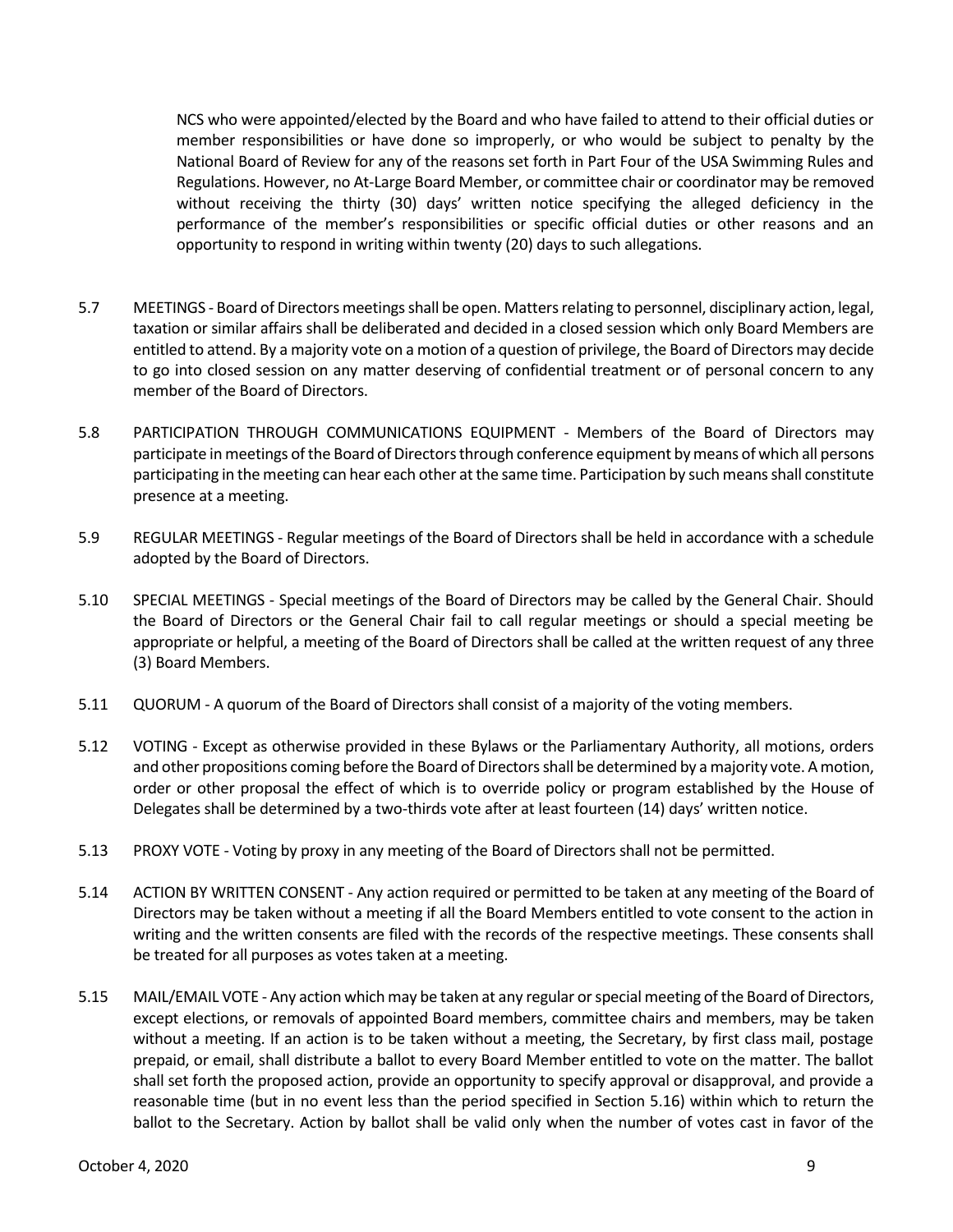proposed action within the time period specified constitutes a majority of the votes entitled to be cast.

#### 5.16 NOTICES -

- .1 TIME Not less than six (6) days' written notice shall be given to each Board Member for any annual, regular or special meeting of the Board of Directors. (See Section 14.1.3 for permitted means of notice.)
- .2 INFORMATION The notice of a meeting shall contain the time, date and site and in the case of special meetings, the expected purpose.

#### <span id="page-9-0"></span>ARTICLE 6 - OFFICERS AND DIRECTORS

- 6.1 OFFICERS The officers shall be as listed herein and shall be elected by the House of Delegates at its annual meeting in the odd years.
	- .1 General Chair
	- .2 Administrative Vice-Chair
	- .3 Finance Vice-Chair
	- .4 Operations Vice-Chair
	- .5 Program Vice-Chair
	- .6 Secretary
	- .7 Treasurer

#### 6.2 OTHER DIRECTORS

#### .1 ATHLETE REPRESENTATIVES -

Two (2) Athlete Representatives shall be elected, one each year for a two-year term, or until their respective successors are elected. At the time of election, the Athlete Representative must (a) be an athlete member in good standing; (b) be at least a sophomore in high school or at least 16 years of age, (c) be currently competing, or have competed within the three (3) immediately preceding years, in the program of swimming conducted by NCS or another LSC; and (d) have his or her place of permanent residence in the Territory and expect to reside therein throughout at least the first half of the term (other than periods of enrollment in an institution of higher education). The election of Athlete Representative shall be conducted annually during Spring HOD, or other regularly scheduled meet designated by the Board of Directors. The balloting shall take place at a meeting called for that purpose by the Athletes Committee, or failing that, at a time and in a manner designated by the Board of Directors. The Athlete Representatives elected shall be determined by a majority of the Athlete Members in good standing present and voting who are thirteen (13) years of age or older.

#### .2 COACH REPRESENTATIVE

One (1) Coach Representatives shall be elected, for a two-year term, or until their respective successors are elected. The election of the Coach Representative shall be conducted via electronic vote and/or at a meeting called for that purpose by the Coach Representative, the Coaches Committee or the Board of Directors, and determined by a majority of the Coach Members in good standing present and voting or, failing that, at a time and place and in a manner designated by the Board of Directors. At least twenty (20) days' written notice of the election shall be given to all clubs.

#### .3 COMMITTEE CHAIRS/COORDINATORS/AT-LARGE BOARD MEMBERS

A. The following committee chairs/coordinators shall be elected by the House of Delegates: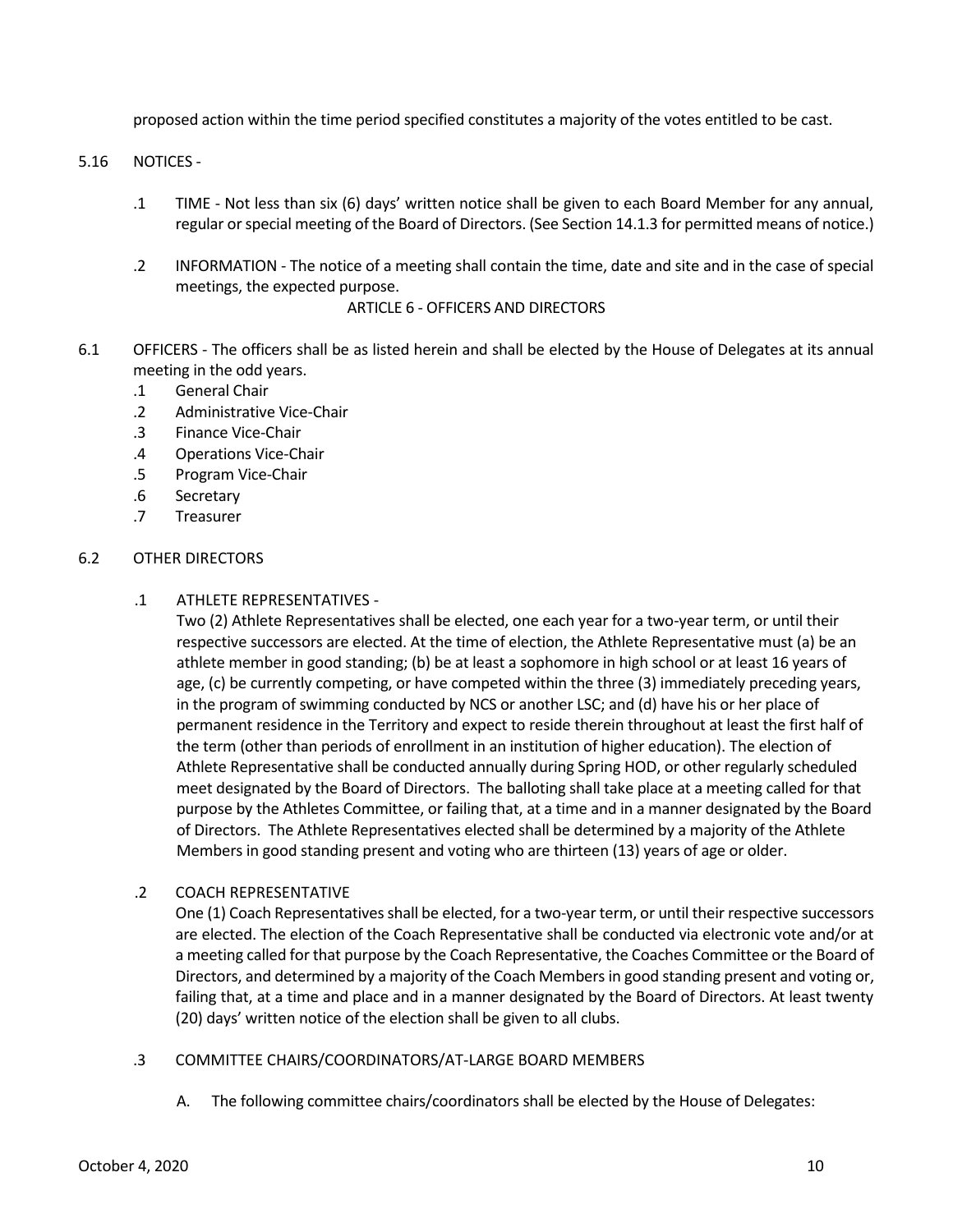- (1) Safe Sport / Operational Risk Coordinator.
- (2) Age Group Coordinator
- (3) DE&I Coordinator
- B. The following committee chairs /coordinators/ at-large Board members shall be elected as follows:
	- (1) The Athlete At-Large Board members shall be elected by the athletes at the same time as the Athlete Representatives.
	- (2) The Officials Chair shall be elected in accordance with NCS Policies and Procedures.
	- (3) The National Coordinator shall be elected in accordance with NCS Policies and Procedures.
- C. The following committee chairs/coordinators/ at-large Board members shall be appointed by the General Chair with advice and consent of the Board of Directors:
	- (1) None
- 6.3 ELIGIBILITY Only Individual Members of NCS in good standing shall be eligible to hold office and must maintain their eligibility throughout their term of office.
- 6.4 DOUBLE VOTE PROHIBITED An Individual Member entitled to vote in Board of Directors meetings may only have one vote, regardless of the number of positions held by such Member.
- 6.5 OFFICES SPLIT OR COMBINED
	- .1 OFFICE HELD BY TWO PERSONS Any office other than General Chair, Finance Vice-Chair and Treasurer, may be held jointly by two Individual Members. Two individuals who are sharing an office shall share one vote.
	- .2 OFFICES COMBINED Any office other than General Chair may be combined with any other office except that the offices of Finance Vice-Chair and Treasurer may not be combined.
- 6.6 TERMS OF OFFICE
	- .1 TERM OF OFFICE The terms of office of all members of the Board of Directors shall be 2 years.
	- .2 COMMENCEMENT OF TERM Each person elected or appointed to a position shall assume office upon election or appointment and shall serve until a successor is chosen.
	- .3 CONSECUTIVE TERMS LIMITATION Except for Treasurer, no Individual Member who has served two successive terms shall be eligible for re-election or appointment to the same position until a lapse of one term. A portion of any term served to fill a vacancy in the position shall not be considered in the computation of this successive term limitation.
- 6.7 DUTIES The duties of the officers and other Board Members shall be to attend and participate in all meetings of the House of Delegates and the Board of Directors and as defined in these Bylaws, the In the NCS Rules and NCS Policy Manual, and applicable state laws.
- 6.8 RESIGNATIONS Any officer may resign by submitting a written resignation to the General Chair or the Board of Directors specifying an effective date of the resignation. In the absence of a specified effective date, any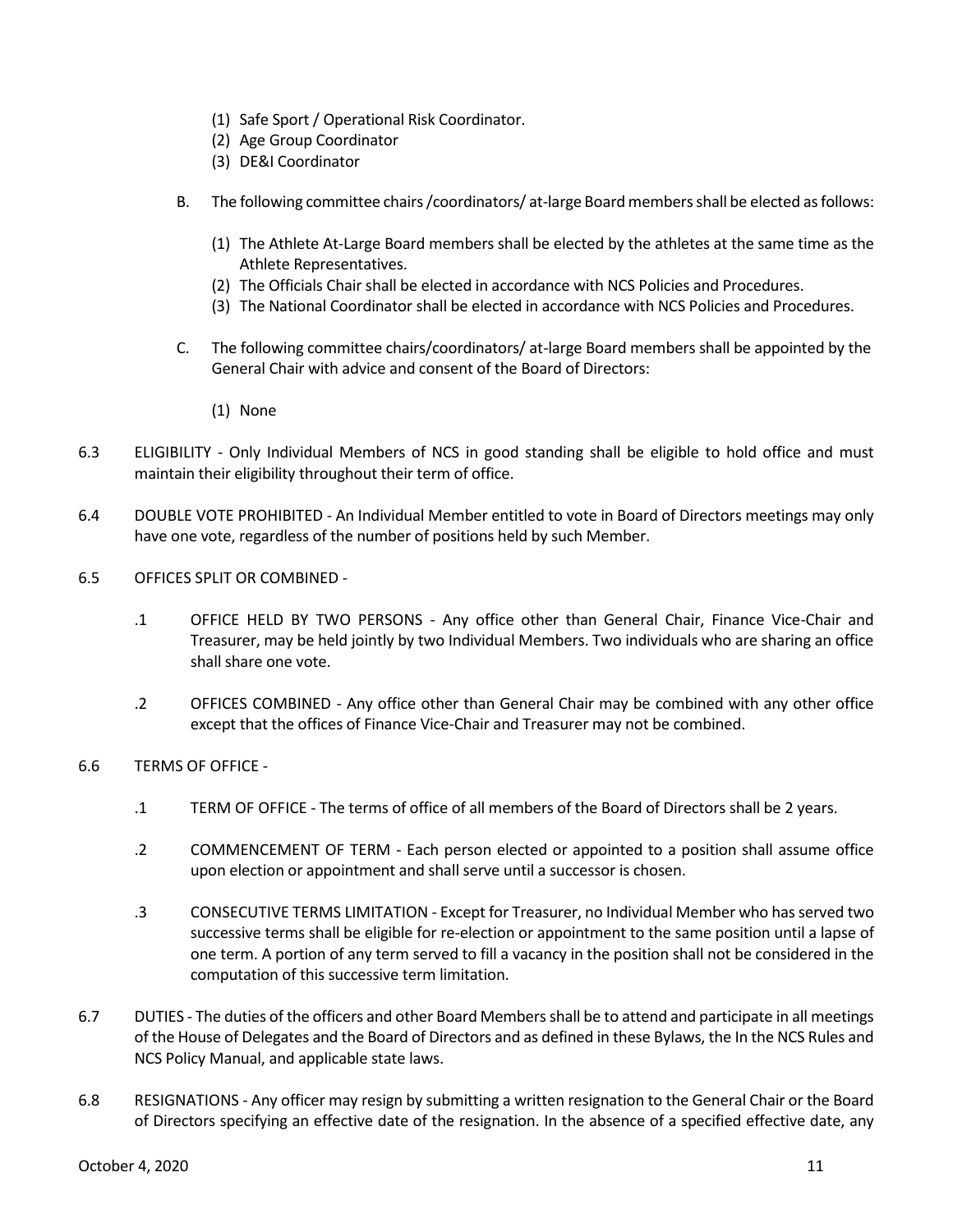such resignation shall take effect upon the appointment or election of a successor.

#### 6.9 VACANCIES AND INCAPACITIES -

- .1 OFFICE OF GENERAL CHAIR In the event of a vacancy in the office of General Chair, or of the General Chair's temporary or permanent incapacity, the Administrative Vice-Chair shall become the acting General Chair until an election can be held at the next meeting of the House of Delegates to fill the remaining term, if any, of the former General Chair, or until the General Chair ceases to suffer from any temporary incapacity. While serving as acting General Chair, the Administrative Vice-Chair shall vacate the office of Administrative Vice-Chair, except in the case of the General Chair's temporary incapacity. If the General Chair is to be absent from the Territory, the General Chair may, but is not obligated to, designate the Administrative Vice-Chair as acting General Chair for the duration of the absence.
- .2 OFFICES OF ATHLETE OR COACH REPRESENTATIVES OR ANY POSITION ELECTED In the event of a vacancy or of the permanent incapacity of a person holding the office of Athlete Representative or Coach Representative, or person who has been elected, the General Chair may appoint, with the advice and consent of the Board of Directors, an eligible member to serve the remainder of the term of office or until the respective body shall elect a successor.
- .3 DETERMINATION OF VACANCY OR INCAPACITY The determination of when an office becomes vacant or an officer becomes incapacitated shall be within the discretion of the Board of Directors or the House of Delegates with the advice and consent of the electing body. The determination as to when the General Chair is temporarily incapacitated shall be made, where the circumstances permit, by the General Chair and otherwise shall be within the discretion of the Board of Directors, subject to any subsequent action by the House of Delegates.
- 6.10 REMOVAL OF DIRECTORS Directors may be removed in accordance with 4.5.9 and 5.6.10 of these Bylaws.
- 6.11 OFFICERS' POWERS GENERALLY -

.

- .1 AUTHORITY TO EXECUTE CONTRACTS, ETC. The General Chair, Administrative Vice-Chair and Treasurer each may sign and execute in the name of NCS deeds, mortgages, bonds, contracts, agreements or other instruments duly authorized by the In the NCS Rules and NCS Policy Manual, the Board of Directors or the House of Delegates, except in cases where the signing and execution thereof shall be expressly delegated by the Board of Directors to another officer or agent, expressly requires two or more signatures or is required by law to be otherwise executed. Additional signing authority may be provided by standing resolutions of the Board of Directors or the House of Delegates.
- .2 ADDITIONAL POWERS AND DUTIES Each officer shall have other powers and perform other duties as prescribed in the NCS Rules, NCS Policy Manual or by the House of Delegates, the Board of Directors, the General Chair, the respective division chair, the delegating officer, or these Bylaws.
- .3 DELEGATION Officers of NCS may delegate any portion of their powers or duties to an individual or a committee, except that neither the Finance Vice-Chair nor the Treasurer may delegate duties to the other without the consent of the Board of Directors. In addition, the authority to sign checks, drafts, orders of withdrawal or wire transfers shall not be delegated other than by the Board of Directors. Except as otherwise provided in these Bylaws and with the consent of the Board of Directors any officer may delegate any portion of that officer's powers or duties to the paid staff of NCS. A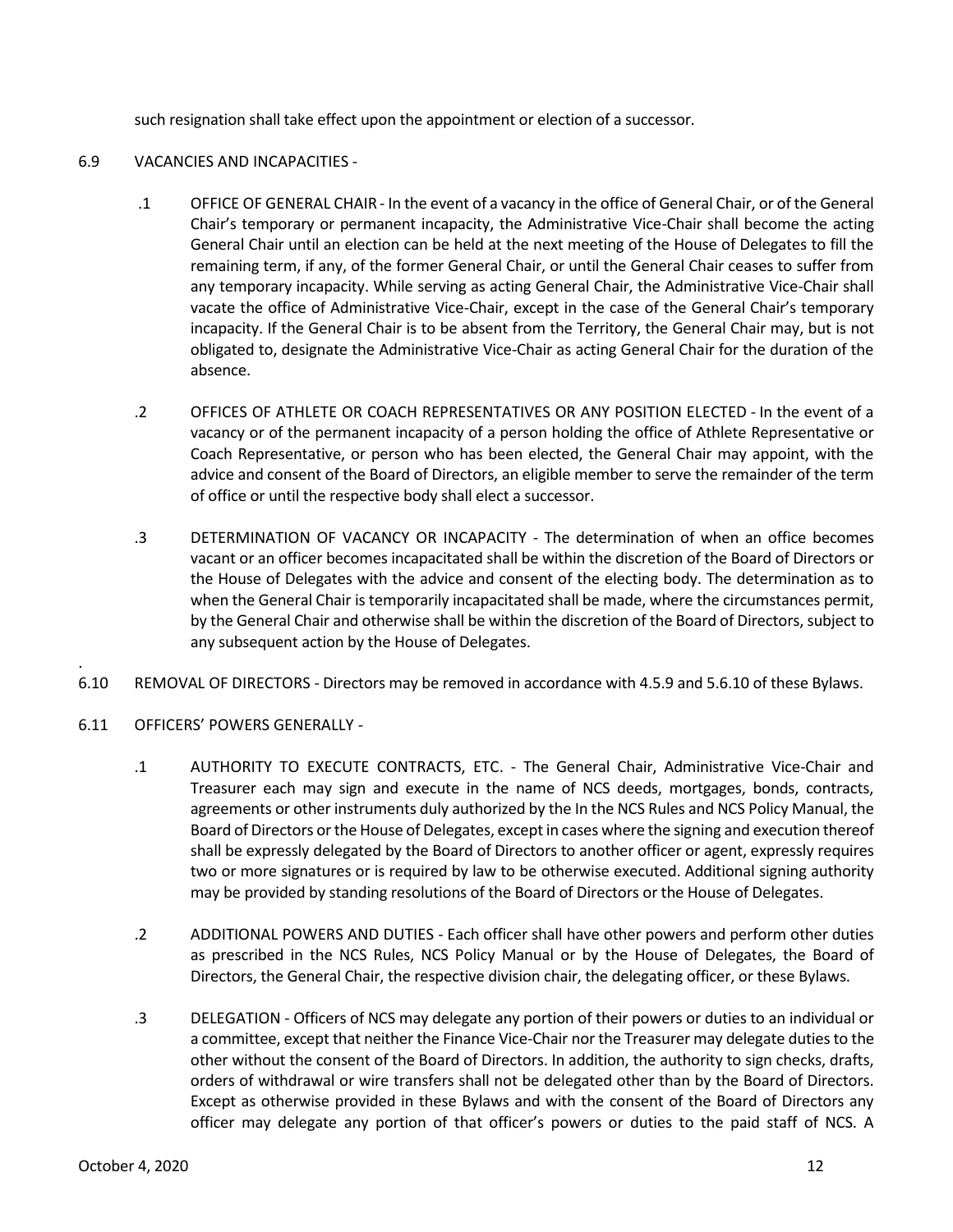delegation of powers or duties shall not relieve the delegating officer of the ultimate responsibility to see that these duties and obligations are properly executed or fulfilled.

#### 6.12 DEPOSITORIES AND BANKING AUTHORITY -

- .1 DEPOSITORIES, ETC. All receipts, income, charges and fees of NCS shall be deposited to its credit in the banks, trust companies, other depositories or custodians, investment companies or investment management companies as the Board of Directors determines.
- .2 SIGNATURE AUTHORITY All checks, drafts or other orders for the payment or transfer of money, and all notes or other evidences of indebtedness issued in the name of NCS shall be signed by the General Chair, the Treasurer or other officer or officers or agent or agents of NCS, and in the manner, as shall be determined by the Finance Vice-Chair, the Finance Committee or the Board of Directors.

#### ARTICLE 7 - DIVISIONS, COMMITTEES AND COORDINATORS

- <span id="page-12-0"></span>7.1 DIVISIONAL ORGANIZATION AND JURISDICTIONS, STANDING COMMITTEES AND COORDINATORS - The divisions of NCS shall each be chaired as indicated below with respective duties, jurisdiction and responsibilities described in the In the NCS Rules and NCS Policy Manual.
	- .1 ADMINISTRATIVE DIVISION Administrative Vice-Chair
	- .2 PROGRAM DIVISION Program Vice-Chair
	- .3 OPERATIONS DIVISION Operations Vice-Chair
	- .4 FINANCE DIVISION Finance Vice-Chair
	- .5 ATHLETES DIVISION Senior Athlete Representative
	- .6 COACHES DIVISION Coach Representative
- 7.2 ELECTED, EX OFFICIO AND APPOINTED CHAIRS AND COORDINATORS
	- .1 ELECTED CHAIRS AND COORDINATORS Committee chairs and coordinators who are not Board members, but are elected by the House of Delegates, a committee or division, are as follows: None
	- .2 EX-OFFICIO CHAIR Certain other committee chairs are designated ex-officio by virtue of an office currently held.
	- .3 APPOINTED CHAIRS AND COORDINATORS The chairs of all other committees and all other coordinators shall be appointed by the General Chair with the advice and consent of the Board of Directors and the respective division chair. The appointed committee chair or coordinator shall assume office upon appointment or the date designated by the General Chair and shall serve until a successor is appointed and assumes office.
- 7.3 COMMITTEES In addition to the standing committees listed herein, the Board of Directors and the House of Delegates are each authorized to establish additional committees to meet programming needs. Except as otherwise provided in these Bylaws or the In the NCS Rules and NCS Policy Manual, members of each committee shall be appointed by the General Chair with the advice and consent of the respective division chair and the chair of the committee. Athlete members of each committee shall be appointed by the General Chair with the advice of the Senior Athlete Representative. Athlete membership shall constitute at least twenty percent (20%) of the voting membership of every committee. The division chair shall be an ex-officio member, with voice and vote, of each committee within the respective division.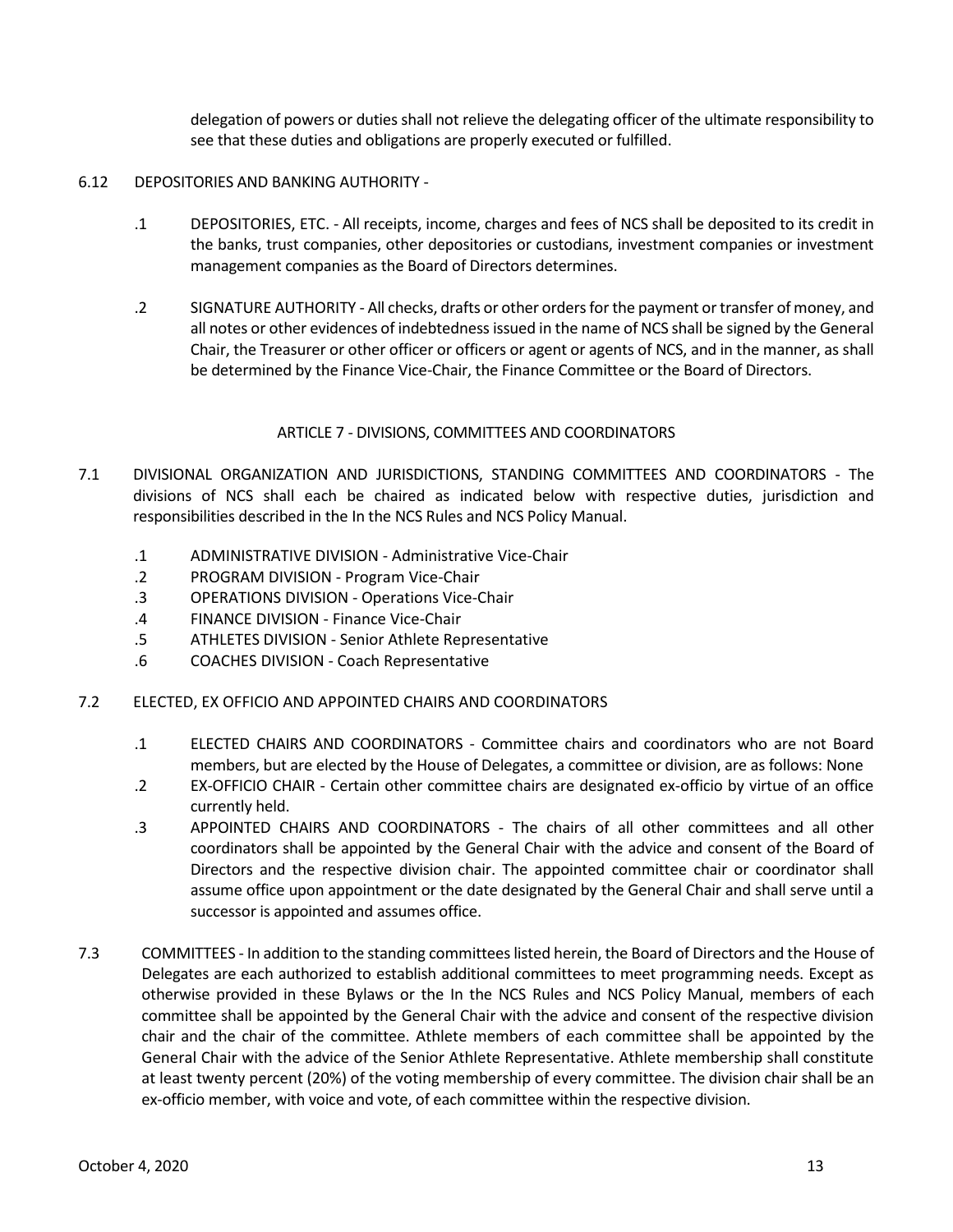#### 7.4 STANDING COMMITTEES & COORDINATORS

- .1 ATHLETES COMMITTEE
	- A. CHAIR The Senior Athlete Representative or his/her designee shall be the chair of the committee.
	- B. MEMBERS The Athletes Committee shall consist of the Athlete Representatives, the Athlete At-Large Board members and the Group Member Athlete Representatives appointed by each Group Member pursuant to Section 4.1.1.
	- C. DUTIES The Athletes' Committee shall have general charge of the business and affairs of the Athletes of NCS, and shall undertake such activities (a) delegated to it by the Board of Directors or the General Chair or (b) undertaken by the Committee as being in the best interests of the Athlete Members, NCS, USA Swimming and the sport of swimming

#### .2 FINANCE COMMITTEE -

- A. CHAIR The chair shall be the Finance Vice-Chair.
- B. MEMBERS The members of the Finance Committee shall be the Finance Vice-Chair, the Treasurer, the Administrative Vice Chair, a Coach Member, and other members appointed by the General Chair and a sufficient number of athletes so as to constitute at least twenty percent (20%) of the voting membership of the Committee.
- C. DUTIES
	- (1) To develop, establish where so authorized, or recommend to the Board of Directors, and supervise the execution of policy regarding the investment of NCS's working capital, funded reserves and endowment funds, within the guidelines, if any, established by the Board of Directors or the House of Delegates. The Finance Committee shall also regularly review NCS's equipment needs (both operational and office) and the various methods available to finance the acquisition of any needed equipment and make a determination and recommendation of the best financing method.
	- (2) To conduct a review or audit or recommend an independent auditor to conduct the required annual review or audit of the books of NCS. If conducted internally, a minimum of three (3) committee members with a sufficient number of athletes to constitute at least 20% of the voting membership, must conduct the review or audit. The Treasurer cannot be a member of the group performing the audit, but can be present to provide clarification, information and answer questions.
	- (3) To submit the review or audit and other reports and make recommendations to the Board of Directors with regard thereto.
	- (4) To consult with the officers, committee chairs and coordinators and prepare and present a proposed budget for consideration and approval by the Board of Directors and the House of Delegates. The officers, committee chairs and coordinators shall provide promptly such financial information (current and projected) and budget proposals as the Finance Committee may request. The proposed budget may contain alternatives.
	- (5) To complete and submit any state and local reports and filings.
- .3 GOVERNANCE COMMITTEE -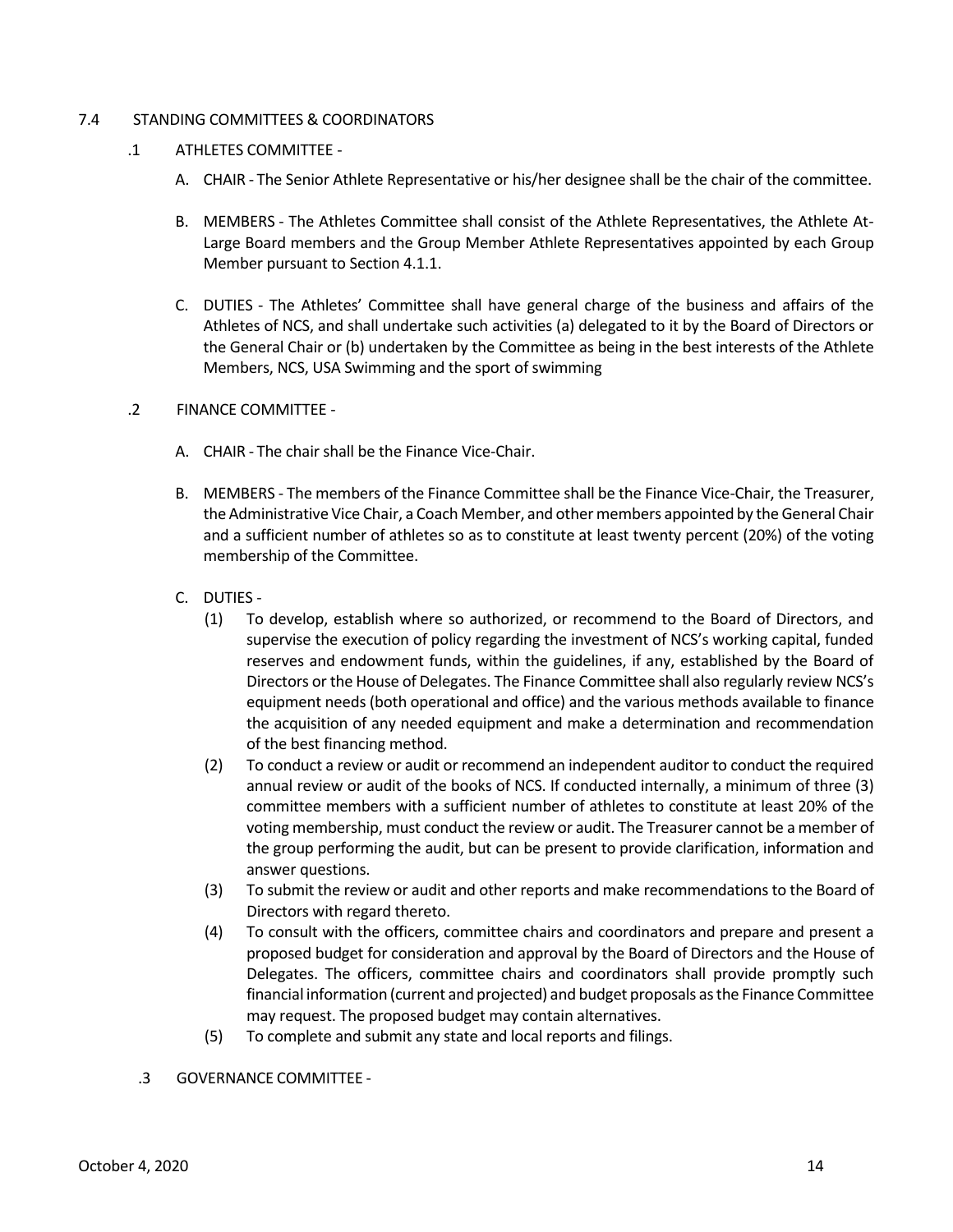- A. CHAIR The chair shall be elected annually by the Governance Committee from among its own members.
- B. MEMBERS -

The Governance Committee members shall be appointed by the General Chair with advice and consent of the Board of Directors. The Committee shall be comprised of 4 non-athletes with a sufficient number of athletes so as to constitute at least twenty percent (20%) of the voting membership of the Committee. Each member shall serve a four-year term, staggered so that or one-fourth (1/4) of such members are appointed each year. No more than one-half (1/2) of the Governance Committee members shall be members of the NCS Board of Directors at any given time. After completion of two consecutive terms, members are not eligible for re-appointment to the Governance Committee until after a lapse of two years. A portion of any term served to fill a vacancy in the position shall not be considered in the computation of the successive term limitation. In no case shall the General Chair serve on the Governance Committee.

- C. QUORUM When making nominations, a quorum for any meeting of the Governance Committee shall consist of a majority of its voting members. For all other meetings, a quorum shall consist of those members present and voting.
- D. DUTIES
	- (1) To assist in periodic evaluation of the mission and vision statements and the Bylaws of NCS;
	- (2) To aid in the development of operating policies regarding conflict of interest (Board and staff), document retention, ethics, whistle-blower, procurement, contract review, grievance and other employment-related practices, etc.;
	- (3) To aid in the development of personnel practices procedure including job descriptions and annual review of staff;
	- (4) To ensure that the Board's focus remains on the strategic plan;
	- (5) To aid in the development of expectations and processes for accountability of Board members;
	- (6) To develop criteria for the qualities and required characteristics of Board officers;
	- (7) To lead Board succession planning by assessing current and anticipated needs for Board composition and identifying and recruiting potential Board members;
	- (8) To nominate the Board members listed in 6.1 and 6.2.3 A to be elected by the House of Delegates consistent with the matrix of skills, demographics, and talents needed. At least 2 nominees for each position shall be named;
	- (9) To publish the slate of candidates to the NCS membership at least twenty (20) days prior to the election. Additional nominations may be made from the floor of the House of Delegates by voting members of the House of Delegates;
	- (10)To design and implement Board orientation and an ongoing program of Board education and development; and
	- (11)To lead periodic assessment of the Board's performance (as a whole and of individual members) and make recommendations to enhance Board effectiveness.

#### .4 OPERATIONAL RISK COORDINATOR

- A. DUTIES The duties shall be as outlined in the NCS Policies Manual.
- 7.5 DUTIES OF CHAIRS AND COORDINATORS GENERALLY The duties of the General Chair, the division chairs, committee chairs, and coordinators (in addition to those provided elsewhere in these Bylaws) shall be as follows: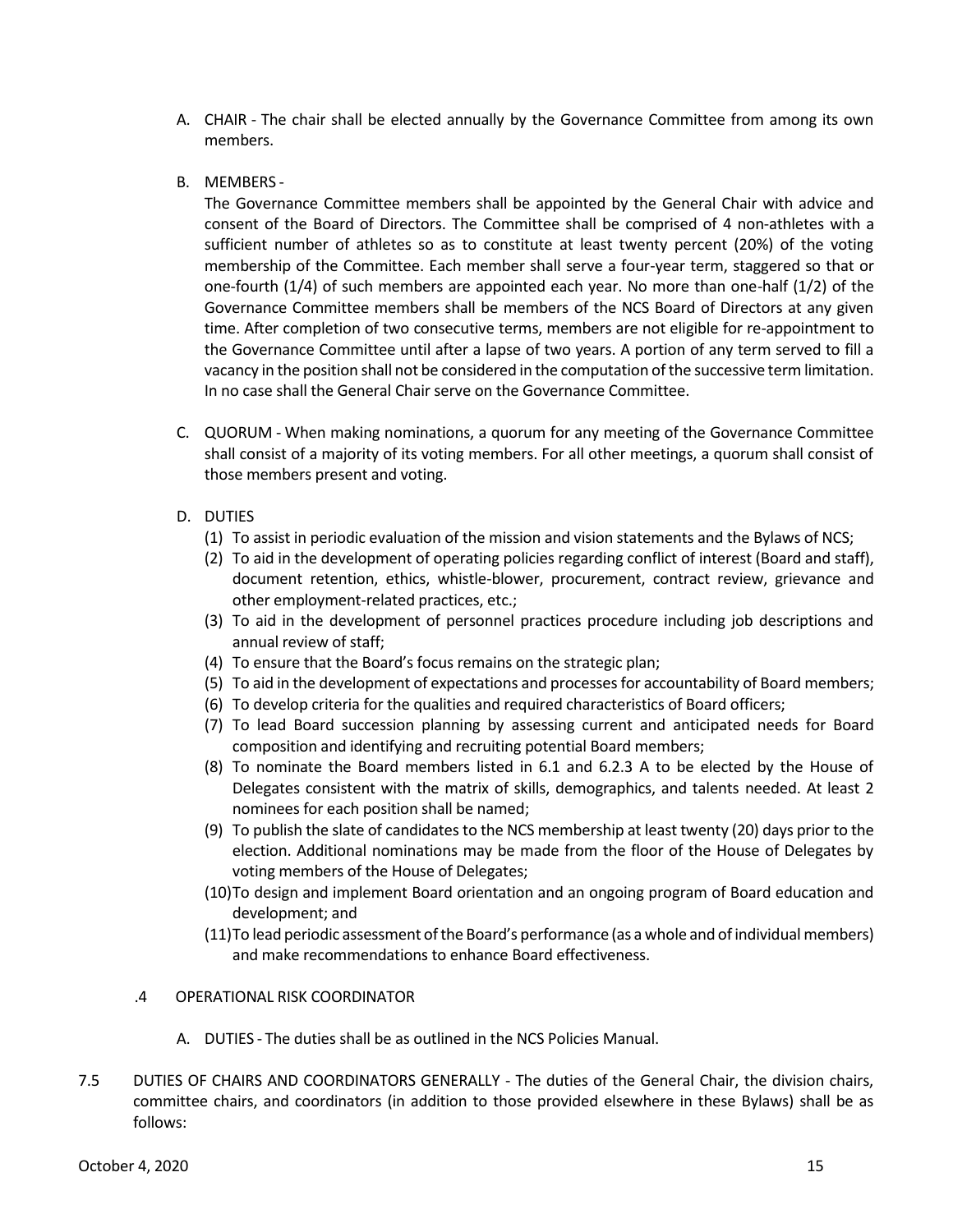- .1 Preside at all meetings of the respective division, committee or subcommittee;
- .2 See that all duties and responsibilities of the coordinator, the respective division, committee or sub-committee in his or her charge are properly and promptly carried out;
- .3 Appoint such committees or sub-committees as may be necessary to fulfill the duties and responsibilities of the coordinator or division or committee, respectively;
- .4 Communicate with the General Chair, respective division, coordinator, committee or subcommittee members and the Secretary to keep them fully informed;
- .5 Appoint a member as secretary of the committee or subcommittee charged with taking minutes of each meeting and forward reports or minutes of all meetings to the Secretary; and
- .6 Perform the other specific duties listed in NCS's Policies and Procedures or as may be delegated by the General Chair, the respective division chair or committee chair, the Board of Directors or the House of Delegates.
- 7.6 DUTIES OF COMMITTEES GENERALLY Except as otherwise provided in these Bylaws, the duties of the committees shall be prescribed by the In the NCS Rules and NCS Policy Manual.
- 7.7 REGULAR AND SPECIAL MEETINGS Regular and special meetings of committees or sub-committees of NCS shall be held as determined by the respective Vice-chairs or committee or sub-committee chair.
- 7.8 OPEN MEETING/CLOSED SESSIONS Meetings of committees and sub-committees, other than a Personnel Committee meeting, shall be open to all members of NCS. Matters relating to personnel, disciplinary action, legal, taxation and similar affairs shall be deliberated and decided in a closed session which only the respective members are entitled to attend. By a majority vote, a committee or sub-committee may decide to go into closed session on any matter deserving of confidential treatment or of personal concern to any member of the committee or sub-committee.
- 7.9 VOICE AND VOTING RIGHTS OF COMMITTEE MEMBERS Each Committee member shall have both voice and vote in their respective meetings.
- 7.10 ACTION BY WRITTEN CONSENT Any action required or permitted to be taken at any meeting of a committee may be taken without a meeting if all the committee members entitled to vote consent to the action in writing and the written consents are filed with the records of the meetings. These consents shall be treated for all purposes as a vote taken at a meeting.
- 7.11 PARTICIPATION THROUGH COMMUNICATIONS EQUIPMENT Members of any committee may participate in a meeting of the committee or through conference equipment by means of which all persons participating in the meeting can hear each other at the same time. Participation by such means shall constitute presence at a meeting.
- 7.12 QUORUM Except as otherwise provided in these Bylaws or in the resolution or other action establishing a committee, a quorum of any committee shall consist of those members present.
- 7.13 VOTING Except as otherwise provided in these Bylaws or the Parliamentary Authority, all motions, orders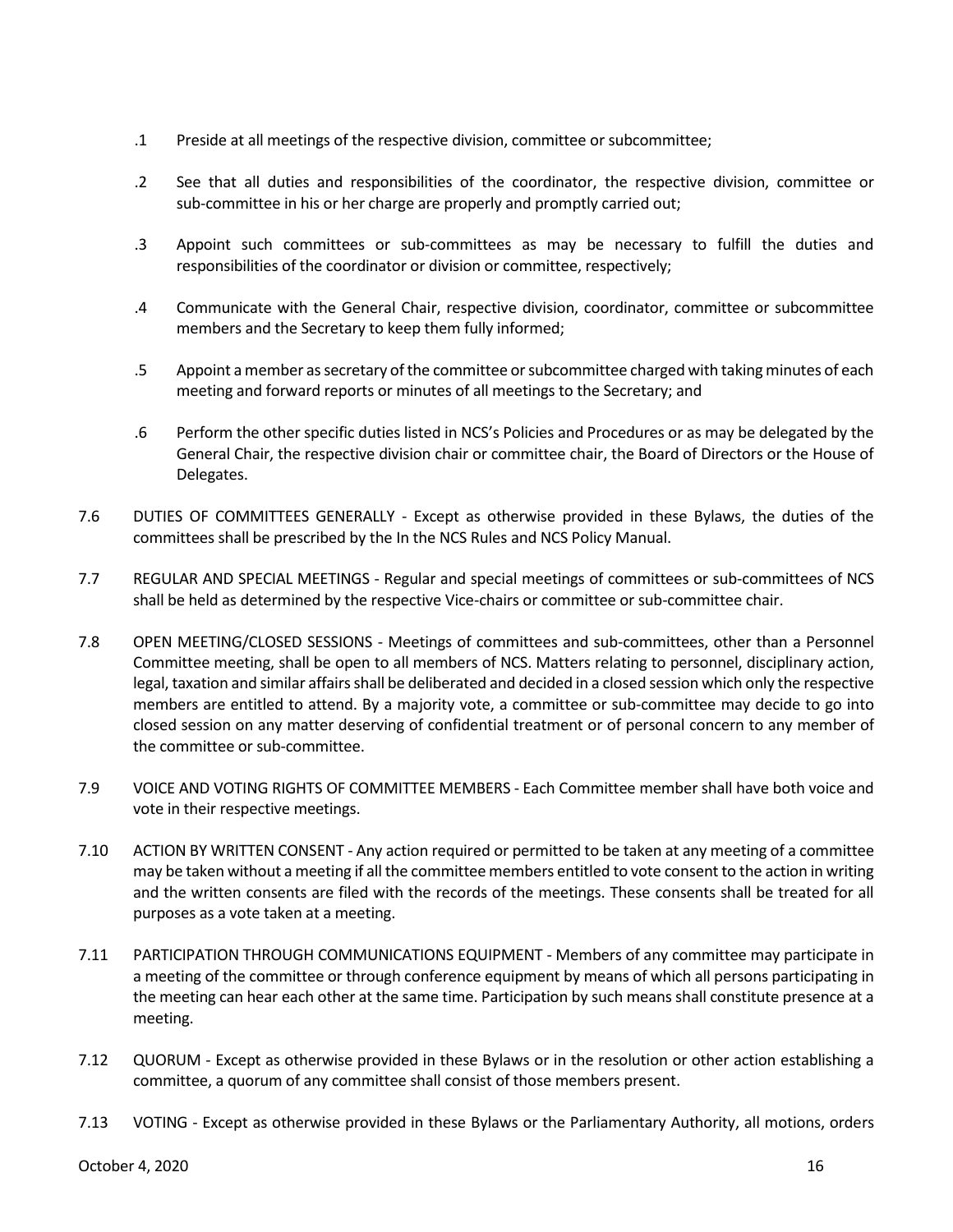and other propositions coming before a committee shall be determined by a majority vote.

- 7.14 PROXY VOTE Voting by proxy in any meeting of a committee shall not be permitted.
- 7.15 NOTICES
	- .1 TIME Except as otherwise provided in these Bylaws or the resolution or other action establishing a committee, not less than five (5) days' written notice shall be given for any meeting of a committee.
	- .2 INFORMATION The notice of a meeting shall contain the time, date, and site.
- 7.16 RESIGNATIONS Any committee chair or member or coordinator may resign by submitting a written resignation to the General Chair or the Board of Directors specifying an effective date of the resignation. If such date is not specified, the resignation shall take effect upon the appointment of a successor.
- 7.17 VACANCIES The determination of when the position of an appointed committee chair, committee member or a coordinator becomes vacant or the person becomes incapacitated, if not made by the person, shall be within the discretion of the Board of Directors. In the event of a vacancy or permanent incapacity, the General Chair, with the advice and consent of the Board of Directors and the respective division chair, shall appoint a successor to serve until the conclusion of the incumbent's term. A temporary incapacity may be left unfilled at the discretion of the General Chair or an appointment may be made for the duration of the temporary incapacity.
- 7.18 DELEGATION With the consent of the Board of Directors or the respective division chair, a committee chair or a coordinator may delegate a portion of their powers or duties to another officer of NCS, or to another committee, subcommittee, or coordinator, or with the consent of the Board of Directors to the paid staff of NCS. Notwithstanding any delegation, the ultimate responsibility for the delegated duties and obligations shall remain with the delegator.
- 7.19 APPLICATION TO COMMITTEES Sections 7.5 through 7.18 shall apply to all committees, unless otherwise provided in these Bylaws, in the resolution creating the committee or in the In the NCS Rules and NCS Policy Manual.

#### <span id="page-16-0"></span>ARTICLE 8 - ANNUAL AUDIT, REPORTS AND REMITTANCES

NCS shall submit any reports and remittances required by the USA Swimming Corporate Bylaws, by the USA Swimming Board of Directors, the President/CEO of USA Swimming or by any agreement between NCS and USA Swimming. Reports required to be submitted to USA Swimming by NCS include annual financial and federal tax reports and the annual audit or review.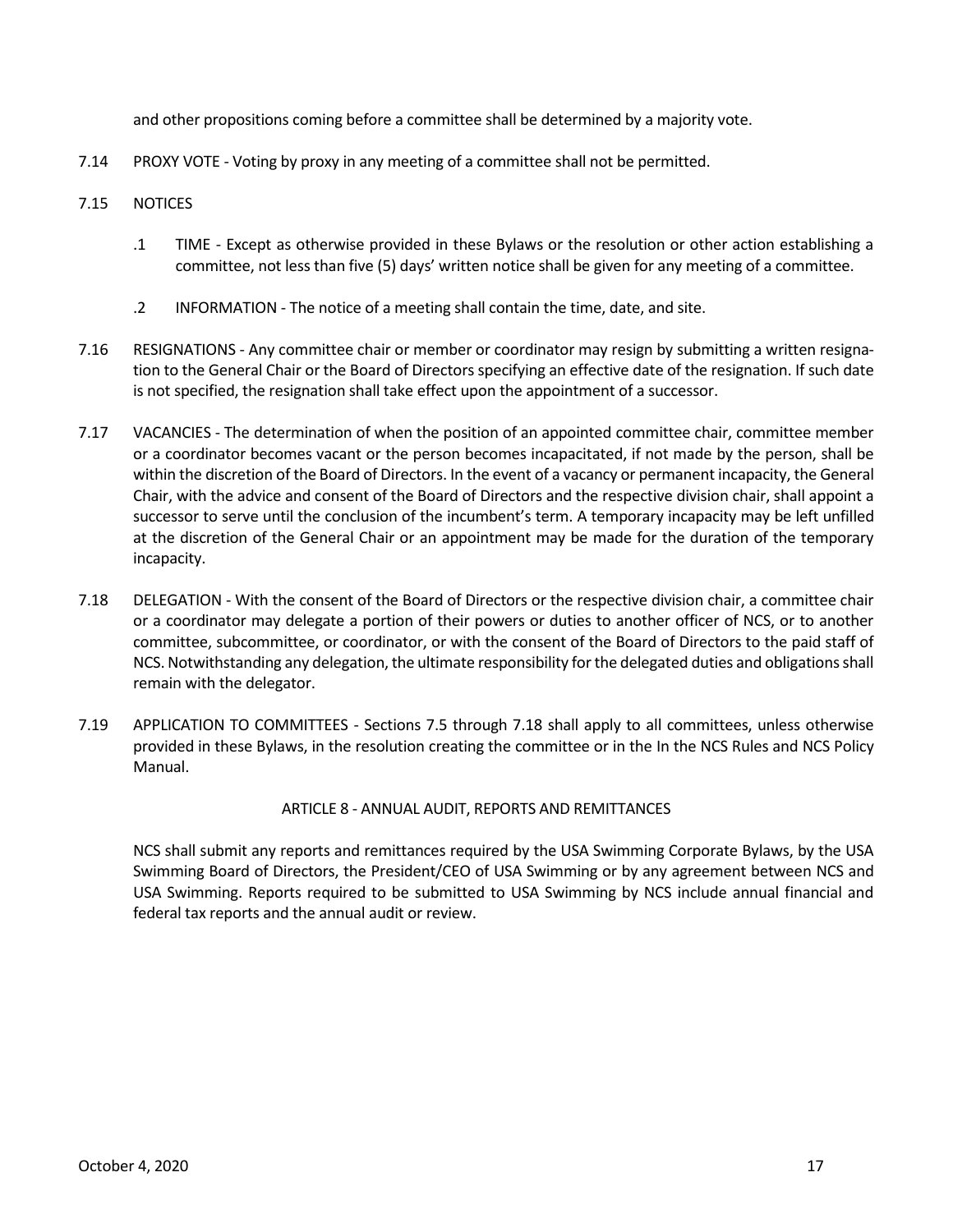#### <span id="page-17-0"></span>ARTICLE 9 - ORGANIZATION, AMENDMENT OF BYLAWS AND DISSOLUTION

- 9.1 NON-PROFIT AND CHARITABLE PURPOSES NCS is organized exclusively for charitable and educational purposes and for the purpose of fostering national or international amateur sports competition within the meaning of section 501(c)(3) of the IRS Code. Notwithstanding any other provision of these Bylaws, NCS shall not, except to an insubstantial degree, (1) engage in any activities or exercise any powers that are not in furtherance of the purposes and objectives of NCS or (2) engage in any activities not permitted to be carried on by: (A) a corporation exempt from federal income tax under such section 501(c)(3) of the IRS Code or (B) a corporation to which contributions, gifts and bequests are deductible under sections 170(c)(2), 2055(a)(2) and 2522(a)(2) of the IRS Code.
- 9.2 DEDICATION OF ASSETS, ETC. The revenues, properties and assets of NCS are irrevocably dedicated to the purposes set forth in Sections 1.2 and 9.1 of these Bylaws. No part of the net earnings, properties or assets of NCS shall inure to the benefit of any private person or any member, officer or director of NCS.
- 9.3 AMENDMENTS Any provision of these Bylaws not mandated by USA Swimming and submitted at least 50 days prior to HOD may be amended at any meeting of the NCS House of Delegates by a two-thirds (2/3) vote of the members present and voting. Any provisions submitted less than 50 days prior to HOD shall require nine-tenths (9/10) of the vote of the members present and voting. Amendments so approved shall not take effect until reviewed and approved by the USA Swimming Rules and Regulations Committee. Changes to Required LSC Bylaws shall be effective on the date established in the amending USA Swimming legislation.
- 9.4 PUBLICATION OF AMENDMENTS All proposed amendments shall be published and made available on the North Carolina Swimming website not less than twenty (20) days prior to the House of Delegates.
- 9.5 DISSOLUTION-NCS may be dissolved only upon a two-thirds (2/3) vote of all the voting members of the House of Delegates. Upon dissolution, the net assets of NCS shall not inure to the benefit of any private individual, unincorporated organization or corporation, including any member, officer or director of NCS, but shall be distributed to USA Swimming, to be used exclusively for educational or charitable purposes. If USA Swimming, is not then in existence, or is not then a corporation which is exempt under section 501(c)(3) of the IRS Code and to which contributions, bequests and gifts are deductible under sections 170(c)(2), 2055(a)(2) and 2522(a)(2) of the IRS Code, the net assets of NCS shall be distributed to a corporation or other organization meeting those criteria and designated by the House of Delegates at the time of dissolution, to be used exclusively for educational or charitable purposes.

#### <span id="page-17-1"></span>ARTICLE 10 - INDEMNIFICATION

10.1 INDEMNITY - NCS shall indemnify, protect and defend, in the manner and to the full extent permitted by law, any Indemnified Person in respect of any threatened, pending or completed action, suit or proceeding, whether or not by or in the right of NCS, and whether civil, criminal, administrative, investigative or otherwise, by reason of the fact that the Indemnified Person bears or bore one or more of the relationships to NCS specified in Section 10.3 and was acting or failing to act in one or more of those capacities or reasonably believed that to be the case. Where specifically required by law, this indemnification shall be made only as authorized in the specific case upon a determination, in the manner provided by law, that indemnification of the Indemnified Person is proper in the circumstances. NCS may, to the full extent permitted by law, purchase additional insurance to that provided by USA Swimming, and maintain insurance on behalf of any Indemnified Person against any liability that could be asserted against the Indemnified Person.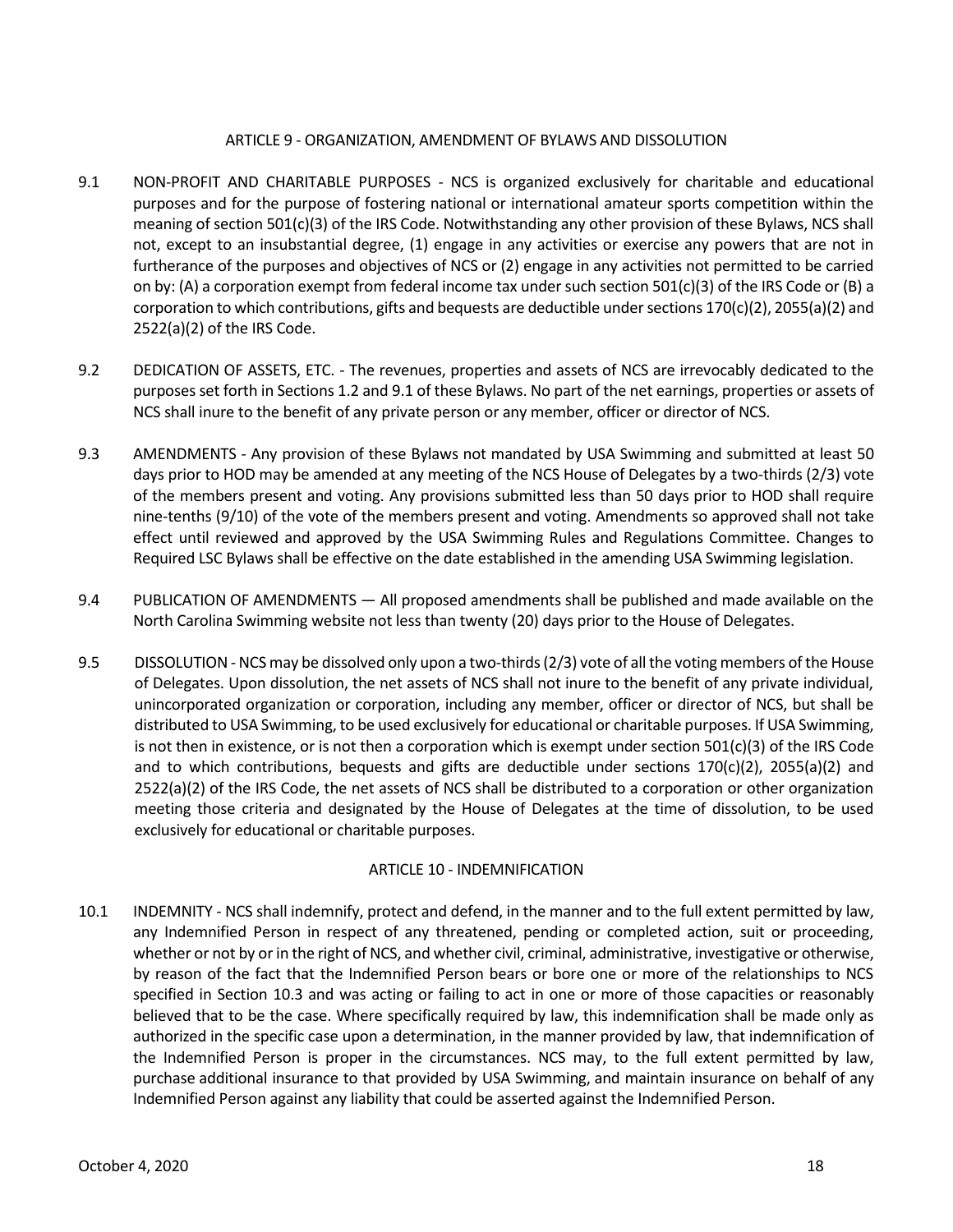- 10.2 EXCLUSION The indemnification provided by this Article 10, shall not apply to any Indemnified Party whose otherwise indemnified conduct is finally determined to have been in bad faith, self-dealing, gross negligence, wanton and willful disregard of applicable laws, rules and regulations, of the USA Swimming Rules and Regulations, of the USA Swimming Code of Conduct or these Bylaws or who is convicted of a crime (including felony, misdemeanor and lesser crimes) involving sexual misconduct, child abuse, violation of a law specifically designed to protect minors or similar offenses, or who is found by the National Board of Review or the U.S. Center for SafeSport to have committed actions which would be the basis for such a conviction and, in each case, the otherwise indemnifiable conduct (or failure to act) was, or was directly related to, the predicate acts of the conviction or finding.
- 10.3 INDEMNIFIED PERSONS As used in this Article 10, "Indemnified Person" shall mean any person who is or was a Board Member, Group Member Representative, officer, official, coach, committee chair or member, coordinator, volunteer, employee or agent of NCS, or is or was serving at the direct request of NCS as a director, officer, Group Member Representative, meet director, official, coach, committee chair or member, coordinator, volunteer, employee or agent of another person or entity involved with the sport of swimming.
- 10.4 EXTENT OF INDEMNITY To the full extent permitted by law, the indemnification provided in this Article shall include expenses (including attorneys' fees, disbursements and expenses), judgments, fines, penalties and amounts paid in settlement, and, except as limited by applicable laws, these expenses shall be paid by NCS in advance of the final disposition of such action, suit or proceeding. If doubt exists as to the applicability of an exclusion to NCS's obligation to indemnify, NCS may require an undertaking from the Indemnified Person obliging him to repay such sums if it is subsequently determined that an exclusion is applicable. In the case of any person engaged in the sport of swimming for compensation or other gain, if NCS determines that there is reasonable doubt as to such person's ability to make any repayment, NCS shall not be obligated to make any payments in advance of the final determination. This indemnification shall not be deemed to limit the right of NCS to indemnify any other person for any such expenses to the full extent permitted by law, nor shall it be deemed exclusive of any other rights to which any Indemnified Person may be entitled under any agreement, vote of members or disinterested directors or otherwise, both as to action in an official capacity and as to action in another capacity while holding such office.
- 10.5 SUCCESSORS, ETC. The indemnification provided by this Article shall continue as to an Indemnified Person who has died or been determined to be legally incompetent and shall apply for the benefit of the successors, guardians, conservators, heirs, executors, administrators and trustees of the Indemnified Person.

#### <span id="page-18-0"></span>ARTICLE 11 - PARLIAMENTARY AUTHORITY

ROBERT'S RULES - Robert's Rules of Order Newly Revised shall govern NCS and any of its constituent or component parts, committees, etc., in the conduct of meetings in all cases to which they apply and in which they are not inconsistent with these Bylaws and any special rules of order NCS, the House of Delegates, the Board of Directors or its divisions, committees, etc., may adopt.

#### <span id="page-18-1"></span>ARTICLE 12 - MISCELLANEOUS

- 12.1 EFFECT OF STATE LAW CHANGES (SEVERABILITY) If any portion of these Bylaws shall be determined by a final judicial decision to be, or as a result of a change in the law of the State of North Carolina become, illegal, invalid or unenforceable, the remainder of these Bylaws shall continue in full force and effect.
- 12.2 FISCAL YEAR The fiscal year of NCS shall end on the last day of September.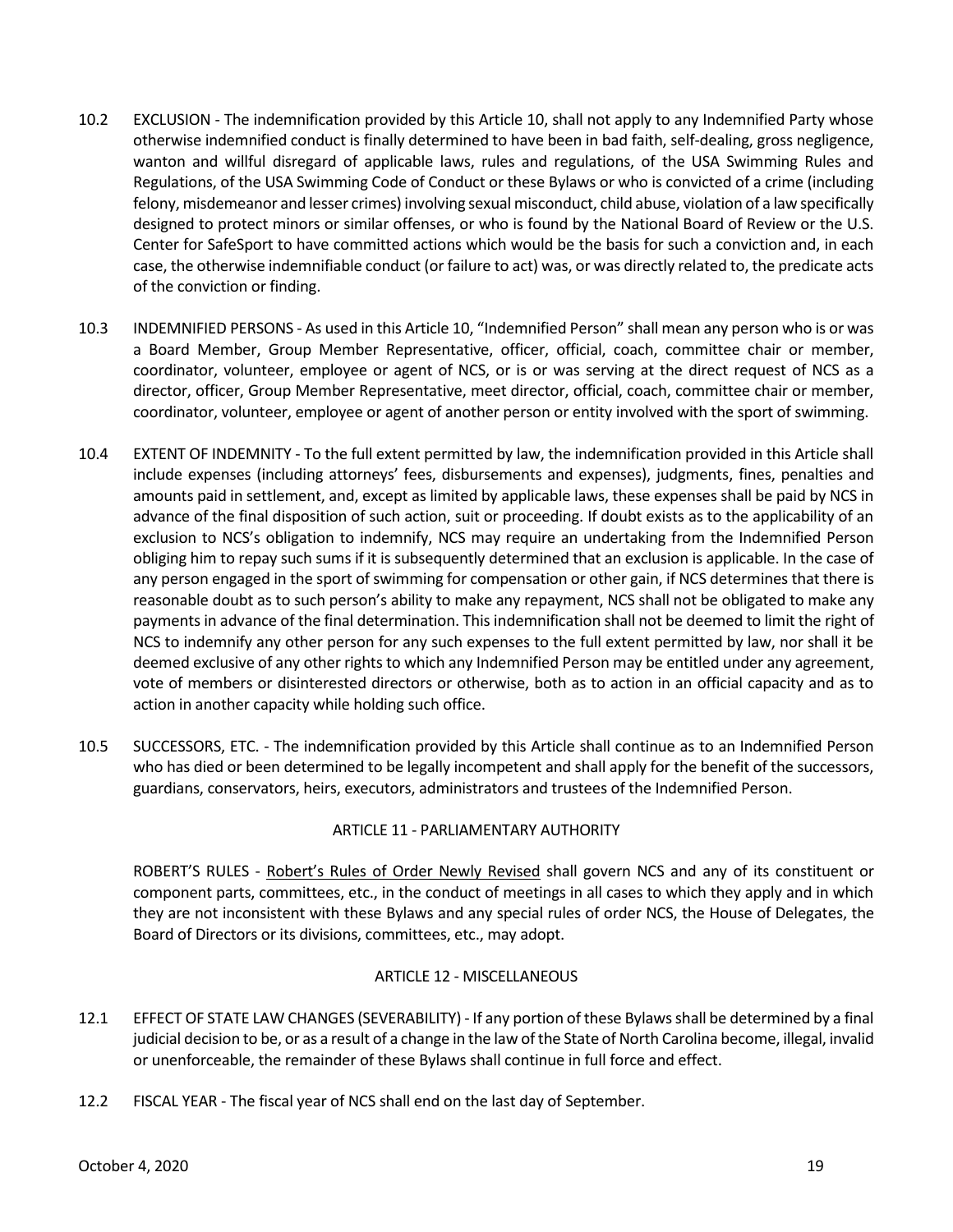<span id="page-19-1"></span>12.3 TAX STATUS; INTERPRETATION OF BYLAWS - It is intended that NCS shall have and continue to have the status of an organization which is exempt from federal income taxation under section 501(c)(3) of the IRS Code and to which contributions, bequests and gifts are deductible for federal income, estate and gift tax purposes under sections 170(c)(2), 2055(a)(2) and 2522(a)(2) of the IRS Code, respectively. Similarly, it is intended that NCS shall have that or similar status under the applicable state and local laws as will exempt it from taxation to the maximum extent possible to the extent not contrary to applicable federal requirements. These Bylaws shall be interpreted accordingly.

<span id="page-19-0"></span>ARTICLE 13 - INTENTIONALLY DELETED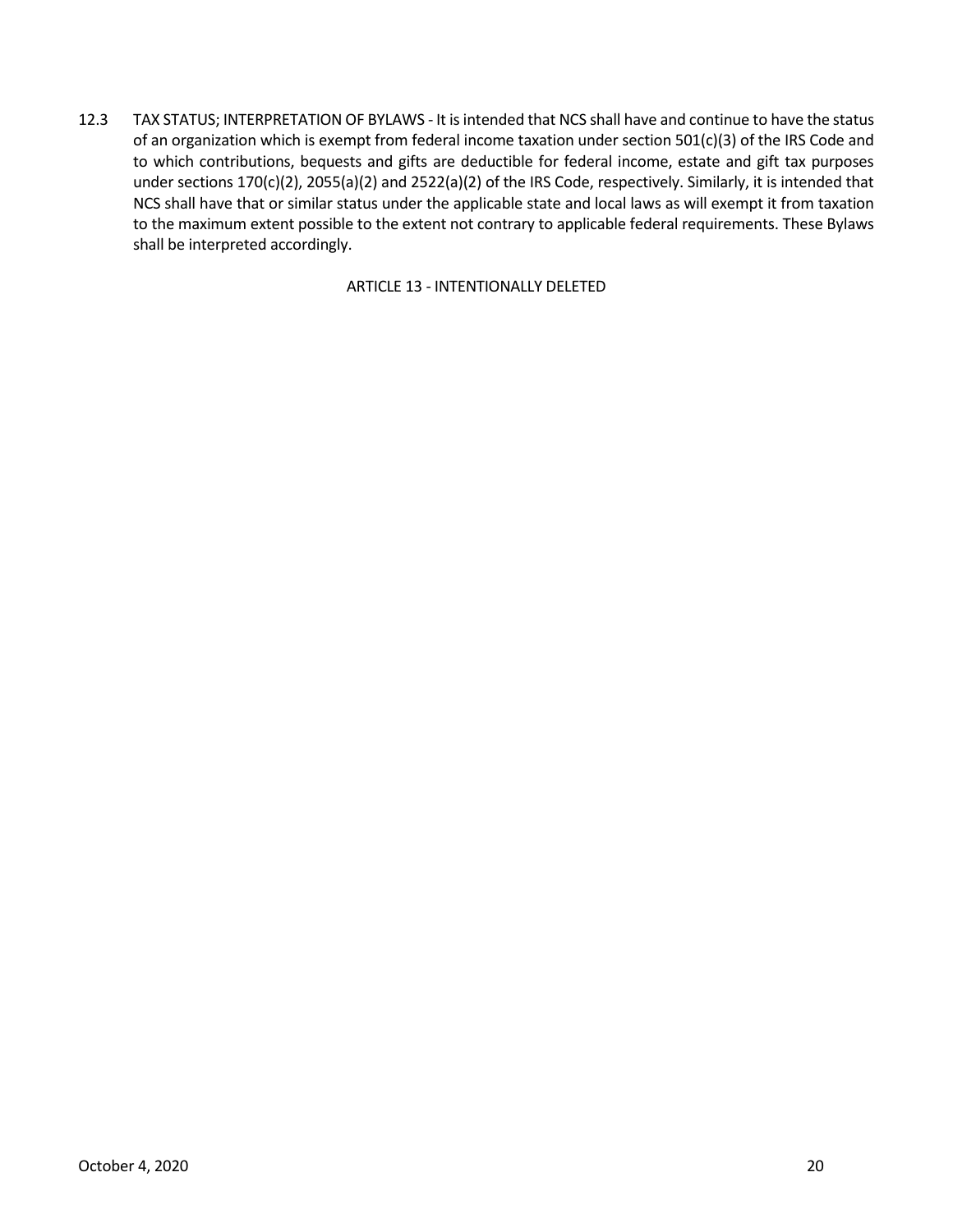#### ARTICLE 14 - CONVENTIONS AND DEFINITIONS

#### 14.1 CONVENTIONS -

- .1 TERMS GENERALLY Whenever the context may require, any pronoun or official title shall include the corresponding masculine, feminine and neuter forms. The words "include", "includes" and "including" shall be deemed to be followed by the phrase "without limitation". The singular shall include the plural and the plural shall include the singular as the context may require. Where the context permits, the term "or" shall be interpreted as though it were "and/or". Captions have been used for convenience only and shall not be used in interpreting the Bylaws.
- .2 CAPITALIZED TITLES Capitalized titles, such as Secretary or Treasurer, when appearing alone shall refer to NCS positions and not to USA Swimming or another organization.
- .3 NOTICE DEEMED GIVEN; LAST KNOWN ADDRESS
	- A. Notice by Mail Notice given and other writings delivered by first class mail, postage prepaid, and addressed to the last known address shall be deemed given or delivered upon the postmark date for all purposes under these Bylaws.
	- B. Notice by Email Notice given and writings delivered by electronic mail to the last known email address shall be deemed given or delivered for all purposes under these Bylaws.
	- C. Last Known Mail or Email Address For all purposes under these Bylaws, the last known mail or email address of a member of NCS shall be the mail or email address on file with NCS or in SWIMS.
- .4 TIME PERIOD CONVENTION In computing time periods established by these Bylaws, the initial time period (days or hours) shall not be included but the last period shall be included.
- .5 WAIVER OF NOTICE CONVENTION Untimely or insufficient notice for any meeting held under the authority of these Bylaws shall be considered to have been waived if a member attends or participates in the meeting to which such notice referred or to which notice was lacking without, at the earliest opportunity, raising an objection of untimely or insufficient notice having been given for such meeting. If the member is a Group Member Representative, then the relevant Group Member shall be treated as having waived the untimely or insufficient notice to the same extent.
- 14.2 DEFINITIONS When used in these Bylaws, the following terms shall have the meanings indicated in this Section, and the definitions of such terms are equally applicable both to the singular and plural forms.
	- .1 ARTICLE a principal subdivision of these Bylaws.
	- .2 ARTICLES OF INCORPORATION the document filed with the Secretary of State of North Carolina pursuant to which NCS was formed.
	- .3 ATHLETE REPRESENTATIVE an Athlete Member elected to represent athletes in the House of Delegates and on the Board of Directors.
	- .4 BOARD MEMBER a member of the Board of Directors, including the At-Large Board Members.